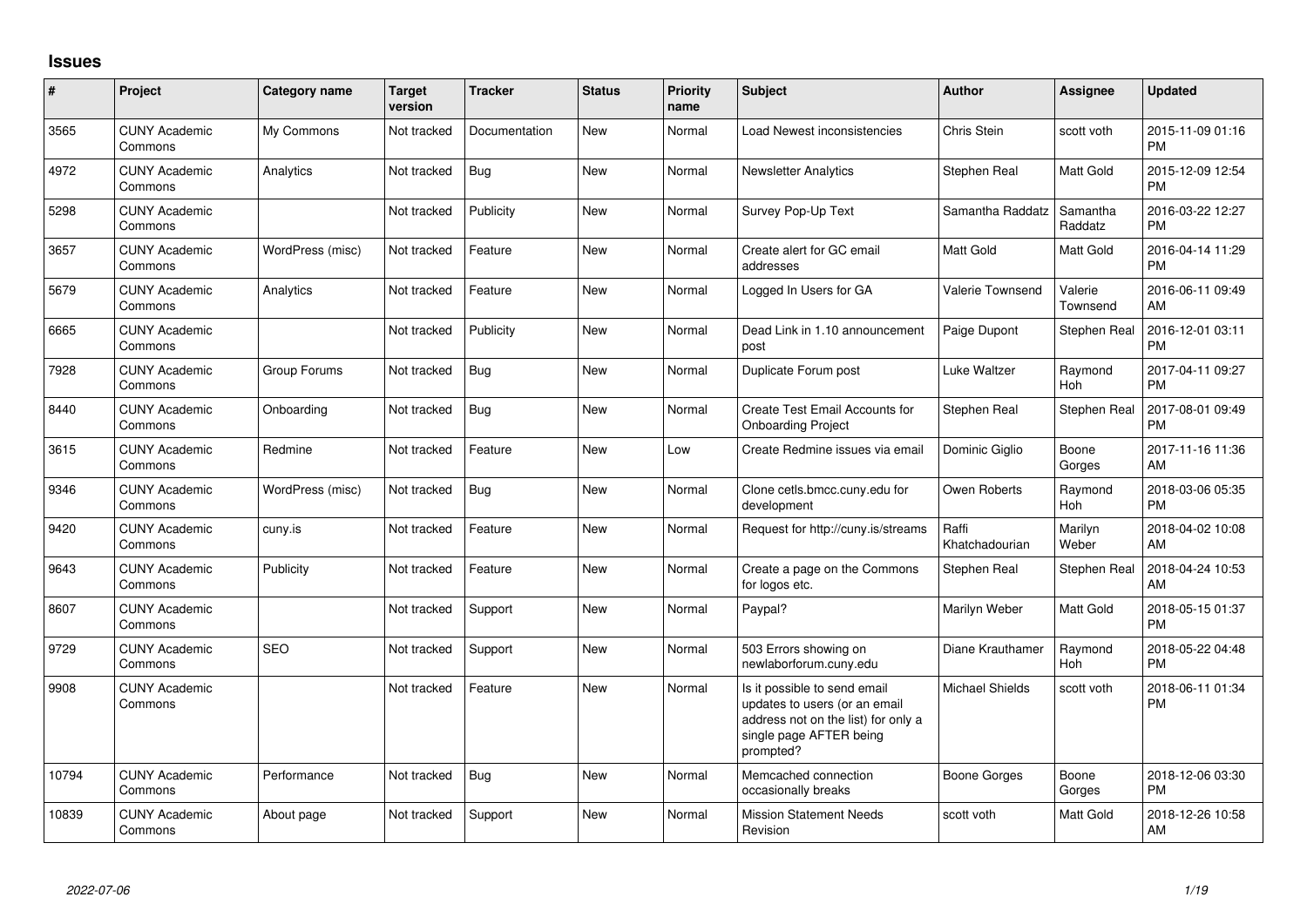| #     | Project                         | <b>Category name</b>     | <b>Target</b><br>version | <b>Tracker</b> | <b>Status</b> | <b>Priority</b><br>name | <b>Subject</b>                                                                       | Author              | <b>Assignee</b>    | <b>Updated</b>                |
|-------|---------------------------------|--------------------------|--------------------------|----------------|---------------|-------------------------|--------------------------------------------------------------------------------------|---------------------|--------------------|-------------------------------|
| 11393 | <b>CUNY Academic</b><br>Commons |                          | Not tracked              | Publicity      | <b>New</b>    | Normal                  | After 1.15 release, ceate a hero<br>slide and post about adding a site<br>to a group | scott voth          | Patrick<br>Sweeney | 2019-05-14 10:32<br>AM        |
| 11624 | <b>CUNY Academic</b><br>Commons | WordPress (misc)         | Not tracked              | Support        | <b>New</b>    | Normal                  | Change pages into posts or swap<br>database for a Commons site?                      | Stephen Klein       | Raymond<br>Hoh     | 2019-07-09 11:04<br>AM        |
| 11879 | <b>CUNY Academic</b><br>Commons |                          | Not tracked              | <b>Bug</b>     | New           | Normal                  | Hypothesis comments appearing<br>on multiple, different pdfs across<br>blogs         | Laurie Hurson       | Laurie Hurson      | 2019-09-19 02:39<br><b>PM</b> |
| 11545 | <b>CUNY Academic</b><br>Commons | <b>WordPress Plugins</b> | Not tracked              | Support        | New           | Normal                  | Twitter searches in WordPress                                                        | Gina Cherry         | Matt Gold          | 2019-09-23 01:03<br><b>PM</b> |
| 11883 | <b>CUNY Academic</b><br>Commons | Help/Codex               | Not tracked              | Support        | <b>New</b>    | Normal                  | Need Embedding Help Page<br>Update (Tableau)                                         | Anthony Wheeler     | scott voth         | 2019-09-24 08:49<br>AM        |
| 12247 | <b>CUNY Academic</b><br>Commons | Publicity                | Not tracked              | Support        | <b>New</b>    | Normal                  | <b>Screenshot of First Commons</b><br>Homepage                                       | scott voth          | scott voth         | 2020-01-14 12:08<br><b>PM</b> |
| 12328 | <b>CUNY Academic</b><br>Commons |                          | Not tracked              | Support        | <b>New</b>    | Normal                  | Sign up Code for Non-CUNY<br>Faculty                                                 | Laurie Hurson       |                    | 2020-01-28 10:25<br>AM        |
| 12352 | <b>CUNY Academic</b><br>Commons |                          | Not tracked              | Support        | New           | Normal                  | "posts list" page builder block<br>option                                            | Marilyn Weber       |                    | 2020-02-03 01:29<br><b>PM</b> |
| 12382 | <b>CUNY Academic</b><br>Commons | Membership               | Not tracked              | Support        | <b>New</b>    | Normal                  | Email request change                                                                 | Marilyn Weber       | Marilyn<br>Weber   | 2020-02-06 12:56<br><b>PM</b> |
| 12392 | <b>CUNY Academic</b><br>Commons | Help/Codex               | Not tracked              | Documentation  | New           | Normal                  | <b>Updates to Common Commons</b><br>Questions on Help Page                           | scott voth          | Margaret<br>Galvan | 2020-02-11 10:53<br>AM        |
| 12438 | <b>CUNY Academic</b><br>Commons | Courses                  | Not tracked              | <b>Bug</b>     | New           | Normal                  | Site appearing twice                                                                 | Laurie Hurson       | Boone<br>Gorges    | 2020-02-18 01:34<br><b>PM</b> |
| 12911 | <b>CUNY Academic</b><br>Commons |                          | Not tracked              | Feature        | New           | Normal                  | Block access to xmlrpc.php based<br>on User-Agent                                    | <b>Boone Gorges</b> | Boone<br>Gorges    | 2020-06-09 05:12<br><b>PM</b> |
| 13286 | <b>CUNY Academic</b><br>Commons |                          | Not tracked              | Support        | <b>New</b>    | Normal                  | problem connecting with<br>WordPress app                                             | Marilyn Weber       | Raymond<br>Hoh     | 2020-09-08 11:16<br>AM        |
| 13430 | <b>CUNY Academic</b><br>Commons | Reply By Email           | Not tracked              | <b>Bug</b>     | <b>New</b>    | Normal                  | Delay in RBE                                                                         | <b>Luke Waltzer</b> | Raymond<br>Hoh     | 2020-10-13 11:16<br>AM        |
| 13949 | <b>CUNY Academic</b><br>Commons |                          | Not tracked              | Bug            | New           | Normal                  | Continued debugging of runaway<br>MySQL connections                                  | Matt Gold           | Boone<br>Gorges    | 2021-09-14 10:42<br>AM        |
| 14394 | <b>CUNY Academic</b><br>Commons |                          | Not tracked              | Feature        | New           | Normal                  | Commons News Site - redesign                                                         | scott voth          | scott voth         | 2021-09-14 10:46<br>AM        |
| 14475 | <b>CUNY Academic</b><br>Commons |                          | Not tracked              | Publicity      | New           | Normal                  | OER Showcase Page                                                                    | Laurie Hurson       | Laurie Hurson      | 2021-09-14 10:46<br>AM        |
| 14911 | <b>CUNY Academic</b><br>Commons | <b>WordPress Themes</b>  | Not tracked              | Support        | New           | Normal                  | Twentytwentyone theme                                                                | Marilyn Weber       |                    | 2021-10-28 10:37<br>AM        |
| 15816 | <b>CUNY Academic</b><br>Commons |                          | Not tracked              | Support        | New           | Normal                  | slow loading at SPS                                                                  | Marilyn Weber       |                    | 2022-04-05 01:26<br><b>PM</b> |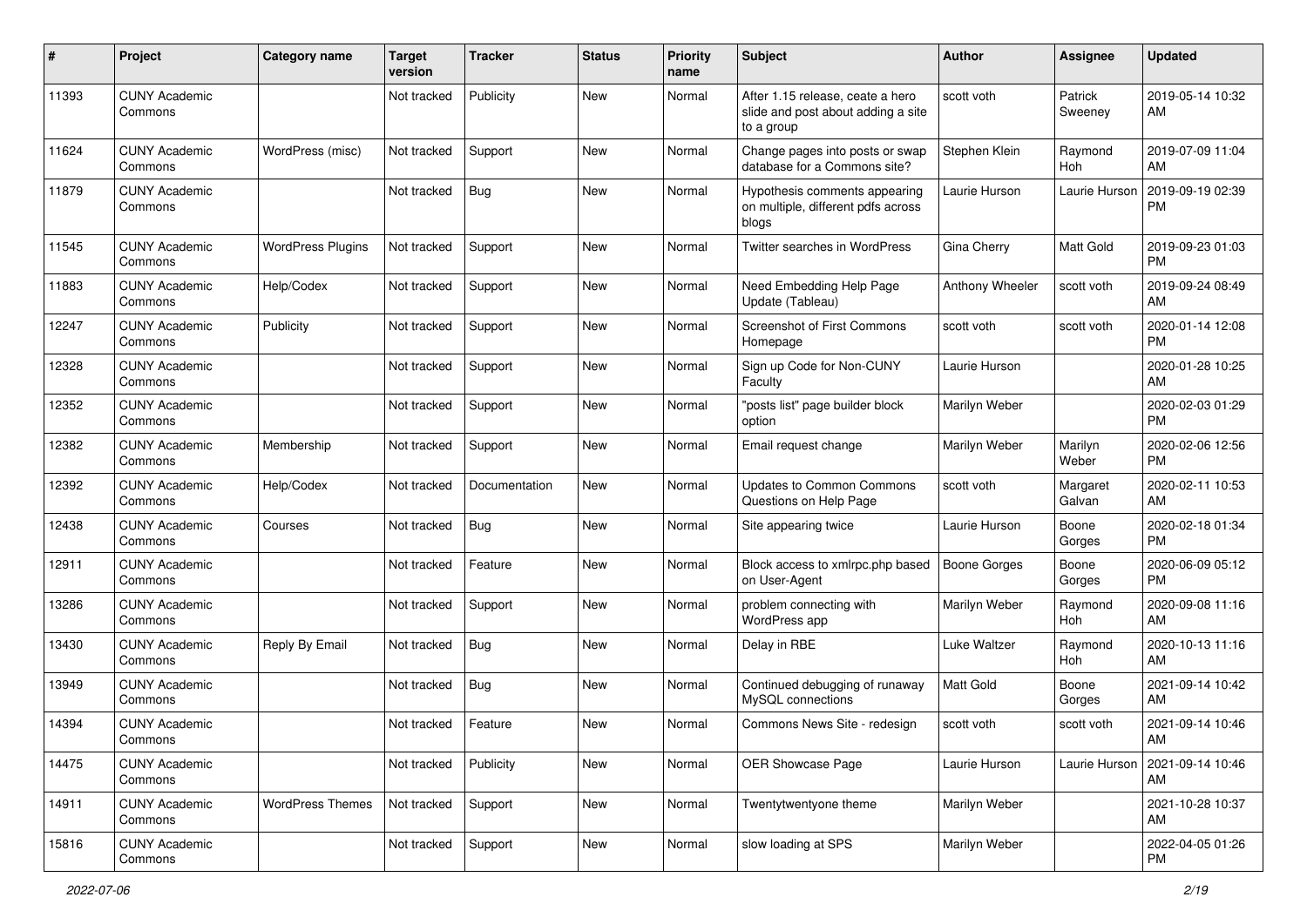| #     | Project                         | <b>Category name</b>     | Target<br>version | <b>Tracker</b> | <b>Status</b> | <b>Priority</b><br>name | <b>Subject</b>                                                              | <b>Author</b>           | Assignee            | <b>Updated</b>                |
|-------|---------------------------------|--------------------------|-------------------|----------------|---------------|-------------------------|-----------------------------------------------------------------------------|-------------------------|---------------------|-------------------------------|
| 15210 | <b>CUNY Academic</b><br>Commons | Analytics                | Not tracked       | Design/UX      | <b>New</b>    | Normal                  | Google Analytics improvements                                               | Colin McDonald          | Boone<br>Gorges     | 2022-05-24 10:47<br>AM        |
| 3048  | <b>CUNY Academic</b><br>Commons | <b>Public Portfolio</b>  | Future<br>release | Feature        | New           | Low                     | Images for rich text profile fields                                         | Boone Gorges            | Boone<br>Gorges     | 2014-02-19 12:56<br><b>PM</b> |
| 3691  | <b>CUNY Academic</b><br>Commons | <b>WordPress Plugins</b> | Future<br>release | <b>Bug</b>     | New           | Normal                  | <b>WPMU Domain Mapping</b><br>Debugging on cdev                             | Raymond Hoh             | Matt Gold           | 2014-12-12 09:04<br>AM        |
| 364   | <b>CUNY Academic</b><br>Commons | <b>WordPress Plugins</b> | Future<br>release | Feature        | New           | Normal                  | <b>Bulletin Board</b>                                                       | Matt Gold               |                     | 2015-01-05 08:50<br><b>PM</b> |
| 2753  | <b>CUNY Academic</b><br>Commons | <b>Public Portfolio</b>  | Future<br>release | Feature        | <b>New</b>    | Normal                  | Create actual actual tagification in<br>academic interests and other fields | Micki Kaufman           | Boone<br>Gorges     | 2015-01-05 08:52<br><b>PM</b> |
| 3059  | <b>CUNY Academic</b><br>Commons | Group Forums             | Future<br>release | Design/UX      | New           | Normal                  | Forum Post Permissable Content<br><b>Explanatory Text</b>                   | Chris Stein             | Chris Stein         | 2015-04-02 11:27<br>AM        |
| 4222  | <b>CUNY Academic</b><br>Commons | User Experience          | Future<br>release | Design/UX      | New           | Normal                  | Add information to 'Delete<br>Account' page                                 | Samantha Raddatz        | scott voth          | 2015-06-26 11:35<br>AM        |
| 4225  | <b>CUNY Academic</b><br>Commons | DiRT Integration         | Future<br>release | Design/UX      | <b>New</b>    | Normal                  | Add information to DIRT page (in<br>Create a Group)                         | Samantha Raddatz        | Matt Gold           | 2015-06-26 03:14<br><b>PM</b> |
| 4253  | <b>CUNY Academic</b><br>Commons | <b>Public Portfolio</b>  | Future<br>release | Design/UX      | New           | Normal                  | Encourage users to add portfolio<br>content                                 | Samantha Raddatz        | Samantha<br>Raddatz | 2015-07-07 11:32<br>AM        |
| 4535  | <b>CUNY Academic</b><br>Commons | My Commons               | Future<br>release | <b>Bug</b>     | <b>New</b>    | Low                     | My Commons filter issue                                                     | scott voth              | Raymond<br>Hoh      | 2015-09-01 11:17<br>AM        |
| 4226  | <b>CUNY Academic</b><br>Commons | <b>BuddyPress Docs</b>   | Future<br>release | Design/UX      | New           | Normal                  | Add option to connect a Doc with a<br>Group                                 | Samantha Raddatz        | Samantha<br>Raddatz | 2015-09-09 04:08<br><b>PM</b> |
| 4592  | <b>CUNY Academic</b><br>Commons | Events                   | Future<br>release | Design/UX      | New           | Normal                  | Event Creation - Venue Dropdown<br>Slow                                     | Samantha Raddatz        | Boone<br>Gorges     | 2015-09-14 04:56<br><b>PM</b> |
| 4622  | <b>CUNY Academic</b><br>Commons | <b>Public Portfolio</b>  | Future<br>release | Design/UX      | New           | Normal                  | <b>Profile Visibility Settings</b>                                          | Samantha Raddatz        | Samantha<br>Raddatz | 2015-09-21 12:18<br><b>PM</b> |
| 308   | <b>CUNY Academic</b><br>Commons | Registration             | Future<br>release | Feature        | <b>New</b>    | Normal                  | Group recommendations for<br>signup process                                 | Boone Gorges            | Samantha<br>Raddatz | 2015-11-09 05:07<br><b>PM</b> |
| 1166  | <b>CUNY Academic</b><br>Commons | <b>Email Invitations</b> | Future<br>release | Feature        | <b>New</b>    | Low                     | Better organizational tools for Sent   Boone Gorges<br>Invites              |                         | Boone<br>Gorges     | 2015-11-09 06:02<br><b>PM</b> |
| 1167  | <b>CUNY Academic</b><br>Commons | <b>Email Invitations</b> | Future<br>release | Feature        | <b>New</b>    | Low                     | Allow email invitations to be resent   Boone Gorges                         |                         | Boone<br>Gorges     | 2015-11-12 12:53<br>AM        |
| 5183  | <b>CUNY Academic</b><br>Commons | Social Paper             | Future<br>release | Design/UX      | <b>New</b>    | Normal                  | Creating a new paper when<br>viewing an existing paper                      | Raffi<br>Khatchadourian | Samantha<br>Raddatz | 2016-02-02 12:09<br><b>PM</b> |
| 5052  | <b>CUNY Academic</b><br>Commons | Social Paper             | Future<br>release | Feature        | New           | Low                     | Sentence by sentence or line by<br>line comments (SP suggestion #3)         | Marilyn Weber           | Boone<br>Gorges     | 2016-02-11 10:24<br><b>PM</b> |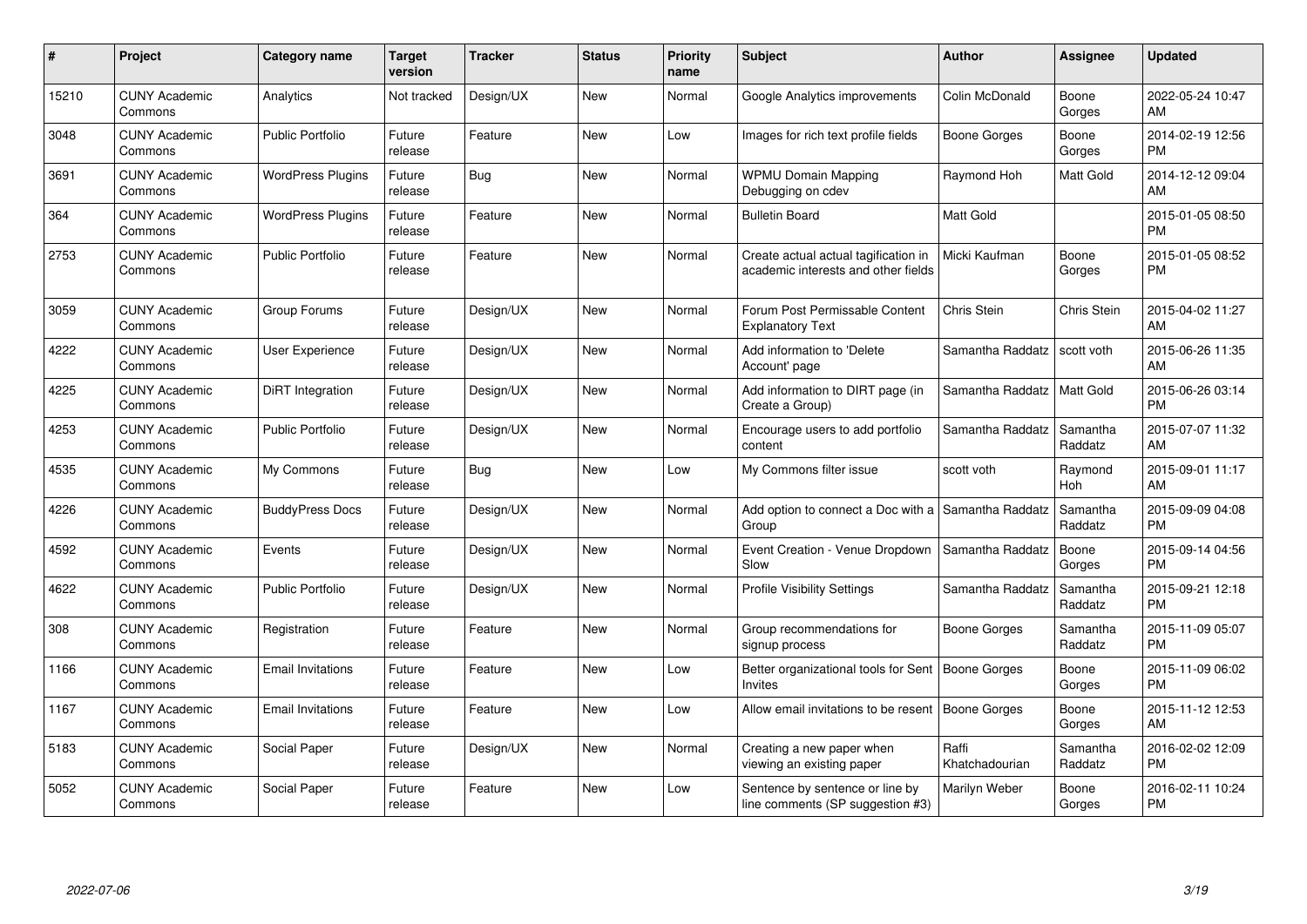| #    | Project                         | Category name            | <b>Target</b><br>version | <b>Tracker</b> | <b>Status</b> | <b>Priority</b><br>name | Subject                                                                                                                                               | <b>Author</b>           | <b>Assignee</b>     | <b>Updated</b>                |
|------|---------------------------------|--------------------------|--------------------------|----------------|---------------|-------------------------|-------------------------------------------------------------------------------------------------------------------------------------------------------|-------------------------|---------------------|-------------------------------|
| 5058 | <b>CUNY Academic</b><br>Commons | Social Paper             | Future<br>release        | Feature        | <b>New</b>    | Low                     | Can there be a clearer signal that<br>even when comments have<br>already been made you add<br>comments by clicking on the side?<br>(SP suggestion #5) | Marilyn Weber           | Samantha<br>Raddatz | 2016-02-11 10:24<br><b>PM</b> |
| 5205 | <b>CUNY Academic</b><br>Commons | Social Paper             | Future<br>release        | Feature        | New           | Normal                  | Social Paper folders                                                                                                                                  | Marilyn Weber           |                     | 2016-02-11 10:24<br><b>PM</b> |
| 5282 | <b>CUNY Academic</b><br>Commons | Social Paper             | Future<br>release        | Bug            | <b>New</b>    | Normal                  | Replying via email directs to paper<br>but not individual comment.                                                                                    | Marilyn Weber           | Raymond<br>Hoh      | 2016-03-02 01:48<br><b>PM</b> |
| 5397 | <b>CUNY Academic</b><br>Commons | Social Paper             | Future<br>release        | Feature        | New           | Normal                  | frustrating to have to<br>enable/disable in SP                                                                                                        | Marilyn Weber           | Samantha<br>Raddatz | 2016-04-20 03:39<br><b>PM</b> |
| 5053 | <b>CUNY Academic</b><br>Commons | Social Paper             | Future<br>release        | Feature        | <b>New</b>    | Low                     | Scrollable menu to add readers<br>(SP suggestion #4)                                                                                                  | Marilyn Weber           | Samantha<br>Raddatz | 2016-04-21 05:21<br><b>PM</b> |
| 5488 | <b>CUNY Academic</b><br>Commons | Social Paper             | Future<br>release        | Bug            | <b>New</b>    | Normal                  | Add a "last edited by" field to<br>Social Paper group directories                                                                                     | <b>Boone Gorges</b>     |                     | 2016-04-21 10:05<br><b>PM</b> |
| 5489 | <b>CUNY Academic</b><br>Commons | Social Paper             | Future<br>release        | Feature        | New           | Normal                  | Asc/desc sorting for Social Paper<br>directories                                                                                                      | <b>Boone Gorges</b>     |                     | 2016-04-21 10:06<br><b>PM</b> |
| 6078 | <b>CUNY Academic</b><br>Commons | Blogs (BuddyPress)       | Future<br>release        | Feature        | <b>New</b>    | Normal                  | <b>Explore Adding Network Blog</b><br>Metadata Plugin                                                                                                 | Luke Waltzer            | Luke Waltzer        | 2016-10-11 10:29<br><b>PM</b> |
| 5182 | <b>CUNY Academic</b><br>Commons | Social Paper             | Future<br>release        | Design/UX      | <b>New</b>    | Normal                  | "Publishing" a private paper on<br>social paper?                                                                                                      | Raffi<br>Khatchadourian | Boone<br>Gorges     | 2016-10-13 04:12<br><b>PM</b> |
| 6332 | <b>CUNY Academic</b><br>Commons | WordPress (misc)         | Future<br>release        | Feature        | <b>New</b>    | Normal                  | Allow uploaded files to be marked<br>as private in an ad hoc way                                                                                      | <b>Boone Gorges</b>     |                     | 2016-10-17 11:41<br><b>PM</b> |
| 6389 | <b>CUNY Academic</b><br>Commons | <b>BuddyPress Docs</b>   | Future<br>release        | Feature        | <b>New</b>    | Low                     | Make Discussion Area Visible<br>When Editing a Doc                                                                                                    | Luke Waltzer            | Boone<br>Gorges     | 2016-10-21 04:16<br><b>PM</b> |
| 5199 | <b>CUNY Academic</b><br>Commons | Social Paper             | Future<br>release        | Feature        | <b>New</b>    | Normal                  | add tables to the SP editor                                                                                                                           | Marilyn Weber           |                     | 2016-10-24 11:27<br>AM        |
| 6749 | <b>CUNY Academic</b><br>Commons | Events                   | Future<br>release        | <b>Bug</b>     | New           | Low                     | BPEO iCal request can trigger<br>very large number of DB queries                                                                                      | <b>Boone Gorges</b>     | Raymond<br>Hoh      | 2016-11-15 10:09<br><b>PM</b> |
| 6755 | <b>CUNY Academic</b><br>Commons | WordPress (misc)         | Future<br>release        | Bug            | <b>New</b>    | Normal                  | Cannot Deactivate Plugin                                                                                                                              | Laura Kane              |                     | 2016-11-16 01:12<br><b>PM</b> |
| 7624 | <b>CUNY Academic</b><br>Commons | BuddyPress (misc)        | Future<br>release        | Design/UX      | <b>New</b>    | Normal                  | <b>BP</b> Notifications                                                                                                                               | Luke Waltzer            | Paige Dupont        | 2017-02-08 10:43<br><b>PM</b> |
| 4481 | <b>CUNY Academic</b><br>Commons | Events                   | Future<br>release        | Feature        | New           | Normal                  | Group admins/mods should have<br>the ability to unlink an event from<br>the group                                                                     | <b>Boone Gorges</b>     | Boone<br>Gorges     | 2017-04-24 03:53<br><b>PM</b> |
| 8211 | <b>CUNY Academic</b><br>Commons | <b>WordPress Themes</b>  | Future<br>release        | Feature        | New           | Normal                  | Theme Suggestions: Material<br>Design-Inspired Themes                                                                                                 | Margaret Galvan         | Margaret<br>Galvan  | 2017-08-07 02:48<br><b>PM</b> |
| 8498 | <b>CUNY Academic</b><br>Commons | <b>WordPress Plugins</b> | Future<br>release        | Feature        | New           | Low                     | <b>Gravity Forms Email Users</b>                                                                                                                      | Raffi<br>Khatchadourian | Matt Gold           | 2017-10-13 12:58<br>PM        |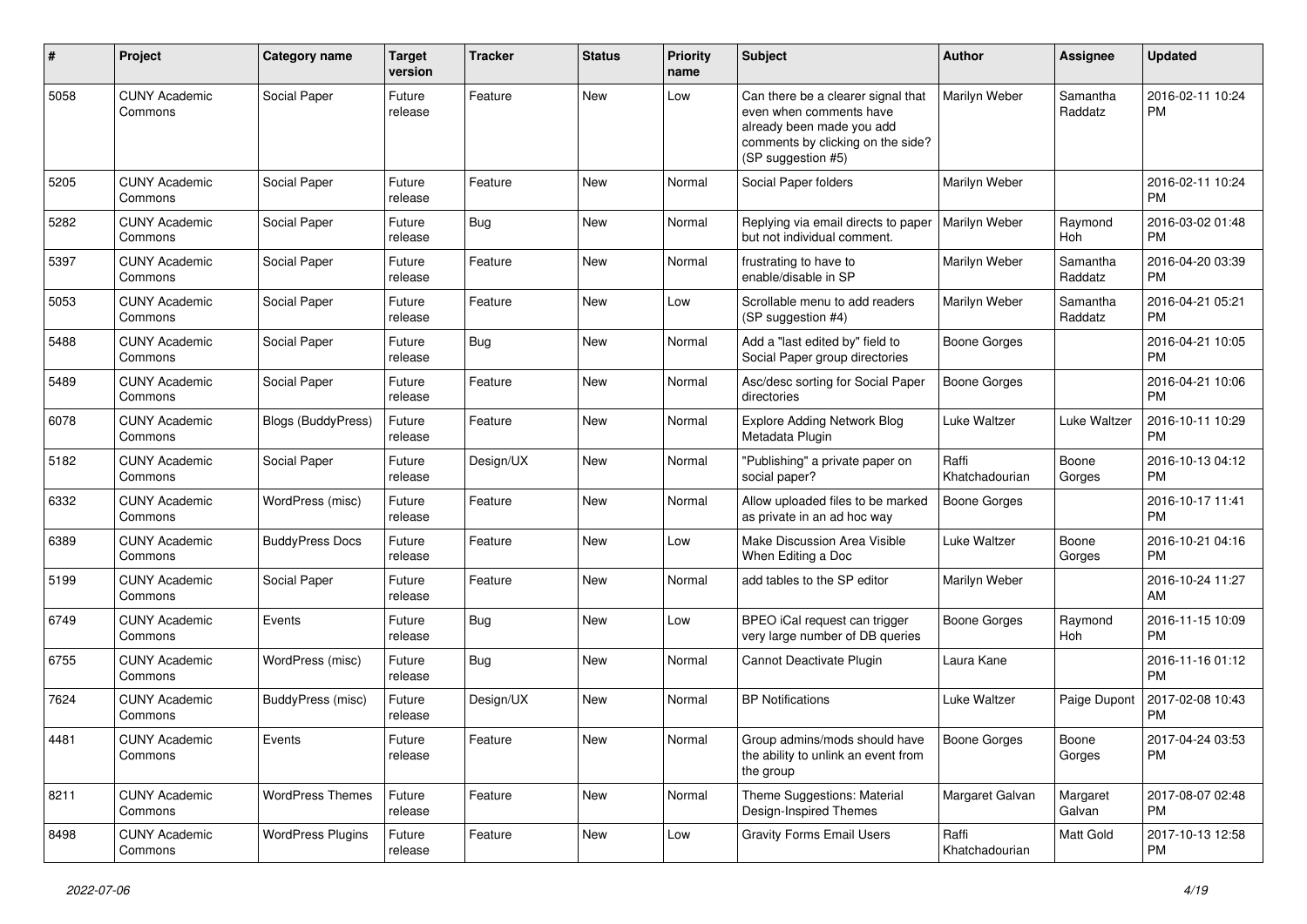| #     | Project                         | <b>Category name</b>       | <b>Target</b><br>version | <b>Tracker</b> | <b>Status</b> | <b>Priority</b><br>name | <b>Subject</b>                                                                                               | <b>Author</b>       | <b>Assignee</b>     | <b>Updated</b>                |
|-------|---------------------------------|----------------------------|--------------------------|----------------|---------------|-------------------------|--------------------------------------------------------------------------------------------------------------|---------------------|---------------------|-------------------------------|
| 3580  | <b>CUNY Academic</b><br>Commons | Group Blogs                | Future<br>release        | Feature        | New           | Normal                  | Multiple blogs per group                                                                                     | <b>Boone Gorges</b> | Boone<br>Gorges     | 2018-02-20 02:02<br>PM        |
| 7022  | <b>CUNY Academic</b><br>Commons | Announcements              | Future<br>release        | Bug            | New           | Normal                  | Sitewide announcements should<br>be displayed on, and dismissable<br>from, mapped domains                    | <b>Boone Gorges</b> | Boone<br>Gorges     | 2018-03-22 10:18<br>AM        |
| 7663  | <b>CUNY Academic</b><br>Commons | Social Paper               | Future<br>release        | <b>Bug</b>     | New           | Normal                  | Social Paper notifications not<br>formatted correctly on secondary<br>sites                                  | <b>Boone Gorges</b> | Boone<br>Gorges     | 2018-04-16 03:52<br><b>PM</b> |
| 7981  | <b>CUNY Academic</b><br>Commons | Social Paper               | Future<br>release        | Bug            | New           | Normal                  | Social Paper comments should not   Luke Waltzer<br>go to spam                                                |                     | Boone<br>Gorges     | 2018-04-16 03:52<br><b>PM</b> |
| 5992  | <b>CUNY Academic</b><br>Commons | <b>Email Notifications</b> | Future<br>release        | Feature        | New           | Normal                  | Changing the From line of<br>autogenerated blog emails                                                       | Marilyn Weber       |                     | 2018-09-27 05:19<br><b>PM</b> |
| 9926  | <b>CUNY Academic</b><br>Commons | <b>WordPress Plugins</b>   | Future<br>release        | Bug            | New           | Normal                  | twitter-mentions-as-comments<br>cron jobs can run long                                                       | <b>Boone Gorges</b> | Boone<br>Gorges     | 2018-10-24 12:34<br><b>PM</b> |
| 11024 | <b>CUNY Academic</b><br>Commons | WordPress (misc)           | Future<br>release        | <b>Bug</b>     | New           | Normal                  | Subsites should not show "you<br>should update your .htaccess<br>now" notice after permalink setting<br>save | <b>Boone Gorges</b> |                     | 2019-01-28 01:35<br><b>PM</b> |
| 9720  | <b>CUNY Academic</b><br>Commons | Authentication             | Future<br>release        | Feature        | New           | Normal                  | The Commons should be an oAuth   Boone Gorges<br>provider                                                    |                     |                     | 2019-03-01 02:04<br><b>PM</b> |
| 4635  | <b>CUNY Academic</b><br>Commons | Authentication             | Future<br>release        | Feature        | New           | Normal                  | Allow non-WP authentication                                                                                  | <b>Boone Gorges</b> | Sonja Leix          | 2019-03-01 02:05<br><b>PM</b> |
| 11392 | <b>CUNY Academic</b><br>Commons |                            | Future<br>release        | Bug            | New           | Normal                  | Migrate users away from<br><b>StatPress</b>                                                                  | <b>Boone Gorges</b> |                     | 2019-04-23 03:53<br><b>PM</b> |
| 11531 | <b>CUNY Academic</b><br>Commons | Events                     | Future<br>release        | Feature        | New           | Normal                  | Main Events calendar should<br>include non-public events that user<br>has access to                          | scott voth          | Boone<br>Gorges     | 2019-06-11 10:00<br>AM        |
| 11834 | <b>CUNY Academic</b><br>Commons | <b>Group Files</b>         | Future<br>release        | Feature        | New           | Normal                  | Improved tools for managing<br>group file folders                                                            | <b>Boone Gorges</b> | Sonja Leix          | 2019-09-06 03:55<br><b>PM</b> |
| 5050  | <b>CUNY Academic</b><br>Commons | Social Paper               | Future<br>release        | Feature        | New           | Low                     | Making comments visible in SP<br>editing mode (SP suggestion #1)                                             | Marilyn Weber       | Samantha<br>Raddatz | 2019-09-17 11:10<br><b>PM</b> |
| 11860 | <b>CUNY Academic</b><br>Commons | Registration               | Future<br>release        | Feature        | New           | Normal                  | <b>Ensure Students Are Aware They</b><br>Can Use Aliases At Registration                                     | scott voth          |                     | 2019-09-24 08:46<br>AM        |
| 11789 | <b>CUNY Academic</b><br>Commons | Courses                    | Future<br>release        | Feature        | New           | Normal                  | Ability to remove item from<br>Courses list                                                                  | Laurie Hurson       | Sonja Leix          | 2019-09-24 12:28<br>PM        |
| 12091 | <b>CUNY Academic</b><br>Commons | Group Files                | Future<br>release        | Feature        | New           | Normal                  | Improved pre-upload file validation<br>for bp-group-documents                                                | Boone Gorges        | Boone<br>Gorges     | 2019-11-14 01:21<br><b>PM</b> |
| 12573 | <b>CUNY Academic</b><br>Commons | <b>WordPress Plugins</b>   | Future<br>release        | Bug            | New           | Normal                  | CommentPress Core Issues                                                                                     | scott voth          |                     | 2020-03-24 04:32<br><b>PM</b> |
| 10354 | <b>CUNY Academic</b><br>Commons | Public Portfolio           | Future<br>release        | Feature        | New           | Normal                  | Opt out of Having a Profile Page                                                                             | scott voth          | Chris Stein         | 2020-05-12 10:43<br>AM        |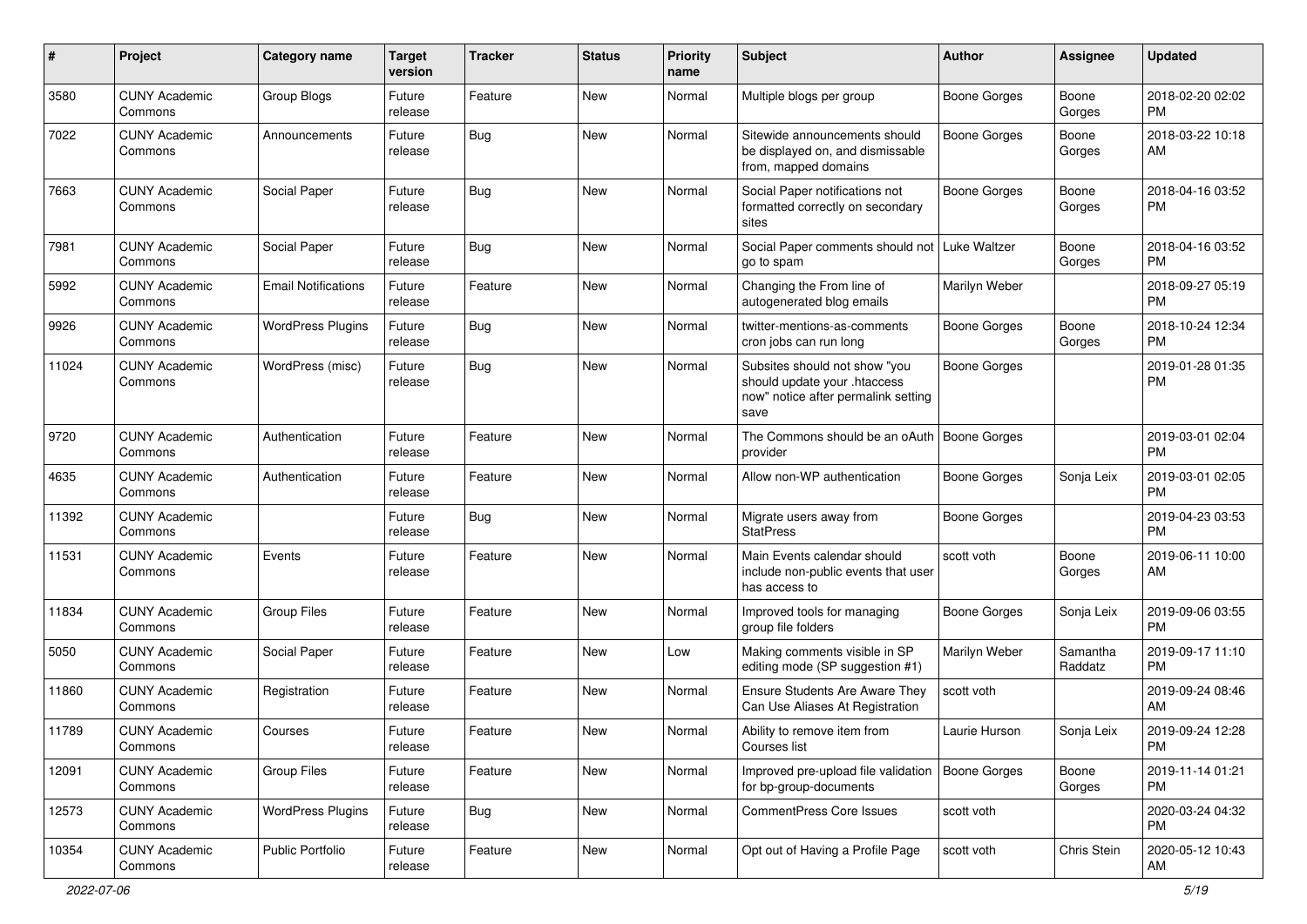| #     | <b>Project</b>                  | <b>Category name</b>        | <b>Target</b><br>version | <b>Tracker</b> | <b>Status</b> | <b>Priority</b><br>name | <b>Subject</b>                                                                             | <b>Author</b>       | Assignee          | <b>Updated</b>                |
|-------|---------------------------------|-----------------------------|--------------------------|----------------|---------------|-------------------------|--------------------------------------------------------------------------------------------|---------------------|-------------------|-------------------------------|
| 13048 | <b>CUNY Academic</b><br>Commons | Shortcodes and<br>embeds    | Future<br>release        | Feature        | New           | Normal                  | Jupyter Notebooks support                                                                  | Boone Gorges        |                   | 2020-07-14 11:46<br>AM        |
| 13370 | <b>CUNY Academic</b><br>Commons | Group Library               | Future<br>release        | Feature        | New           | Normal                  | Library bulk deletion and folder<br>editing                                                | Colin McDonald      | Boone<br>Gorges   | 2020-10-13 10:41<br>AM        |
| 13466 | <b>CUNY Academic</b><br>Commons | Cavalcade                   | Future<br>release        | Feature        | <b>New</b>    | Normal                  | Automated cleanup for duplicate<br>Cavalcade tasks                                         | Boone Gorges        | Boone<br>Gorges   | 2020-10-13 05:24<br><b>PM</b> |
| 14496 | <b>CUNY Academic</b><br>Commons | Domain Mapping              | Future<br>release        | <b>Bug</b>     | New           | Normal                  | Mapped domain SSO uses<br>third-party cookies                                              | Raymond Hoh         | Raymond<br>Hoh    | 2021-05-24 04:03<br><b>PM</b> |
| 12042 | <b>CUNY Academic</b><br>Commons | <b>Email Notifications</b>  | Future<br>release        | Feature        | New           | Normal                  | Improved error logging for BPGES<br>send queue                                             | <b>Boone Gorges</b> | Boone<br>Gorges   | 2021-11-19 12:25<br><b>PM</b> |
| 13358 | <b>CUNY Academic</b><br>Commons | Group Forums                | Future<br>release        | Feature        | <b>New</b>    | Normal                  | Improved UI for group forum<br>threading settings                                          | Boone Gorges        | Raymond<br>Hoh    | 2021-11-19 12:27<br><b>PM</b> |
| 13199 | <b>CUNY Academic</b><br>Commons | Group Forums                | Future<br>release        | Feature        | <b>New</b>    | Normal                  | Favoring Groups over bbPress<br>plugin                                                     | Colin McDonald      | Colin<br>McDonald | 2021-11-19 12:28<br><b>PM</b> |
| 14309 | <b>CUNY Academic</b><br>Commons | Group Library               | Future<br>release        | Feature        | New           | Normal                  | Better handling of<br>bp group document file download<br>attempts when file is not present | <b>Boone Gorges</b> | Boone<br>Gorges   | 2021-11-19 12:28<br><b>PM</b> |
| 13650 | <b>CUNY Academic</b><br>Commons | Group Library               | Future<br>release        | Feature        | <b>New</b>    | Normal                  | Forum Attachments in Group<br>Library                                                      | Laurie Hurson       |                   | 2021-11-19 12:30<br><b>PM</b> |
| 13331 | <b>CUNY Academic</b><br>Commons | Site cloning                | Future<br>release        | Bug            | New           | Normal                  | <b>Combine Site Template and Clone</b><br>operations                                       | Boone Gorges        | Jeremy Felt       | 2021-11-19 12:39<br><b>PM</b> |
| 13835 | <b>CUNY Academic</b><br>Commons | WordPress (misc)            | Future<br>release        | Feature        | <b>New</b>    | Normal                  | Allow OneSearch widget to have<br>'CUNY' as campus                                         | Boone Gorges        | Boone<br>Gorges   | 2021-11-19 12:39<br><b>PM</b> |
| 10226 | <b>CUNY Academic</b><br>Commons | Courses                     | Future<br>release        | Feature        | New           | Normal                  | Add "My Courses" to drop down<br>list                                                      | scott voth          | Boone<br>Gorges   | 2021-11-19 12:42<br>PM        |
| 14987 | <b>CUNY Academic</b><br>Commons | <b>WordPress Plugins</b>    | Future<br>release        | <b>Bug</b>     | <b>New</b>    | Normal                  | Elementor update causes<br>database freeze-up                                              | Boone Gorges        | Boone<br>Gorges   | 2021-11-29 12:02<br><b>PM</b> |
| 14184 | <b>CUNY Academic</b><br>Commons | <b>Public Portfolio</b>     | Future<br>release        | Feature        | New           | Normal                  | Centralized mechanism for storing<br>Campus affiliations                                   | Boone Gorges        | Boone<br>Gorges   | 2022-01-04 11:35<br>AM        |
| 8835  | <b>CUNY Academic</b><br>Commons | <b>Blogs (BuddyPress)</b>   | Future<br>release        | Feature        | <b>New</b>    | Normal                  | Extend cuny is shortlinks to sites                                                         | Luke Waltzer        | Boone<br>Gorges   | 2022-04-26 11:59<br>AM        |
| 11243 | <b>CUNY Academic</b><br>Commons | BuddyPress (misc)           | Future<br>release        | Bug            | New           | Normal                  | Audit bp-custom.php                                                                        | Raymond Hoh         | Raymond<br>Hoh    | 2022-04-26 11:59<br>AM        |
| 11843 | <b>CUNY Academic</b><br>Commons | WordPress (misc)            | Future<br>release        | Design/UX      | <b>New</b>    | Normal                  | Tweaking the Gutenberg Editor<br>Interface                                                 | Laurie Hurson       |                   | 2022-04-26 12:00<br><b>PM</b> |
| 14787 | <b>CUNY Academic</b><br>Commons | Plugin Packages             | Future<br>release        | Feature        | <b>New</b>    | Normal                  | Creating a "Design" plugin<br>package                                                      | Laurie Hurson       | scott voth        | 2022-04-27 04:56<br><b>PM</b> |
| 10580 | <b>CUNY Academic</b><br>Commons | Information<br>Architecture | Future<br>release        | Design/UX      | <b>New</b>    | Normal                  | Primary nav item review                                                                    | Boone Gorges        | Sara Cannon       | 2022-06-28 01:29<br>PM        |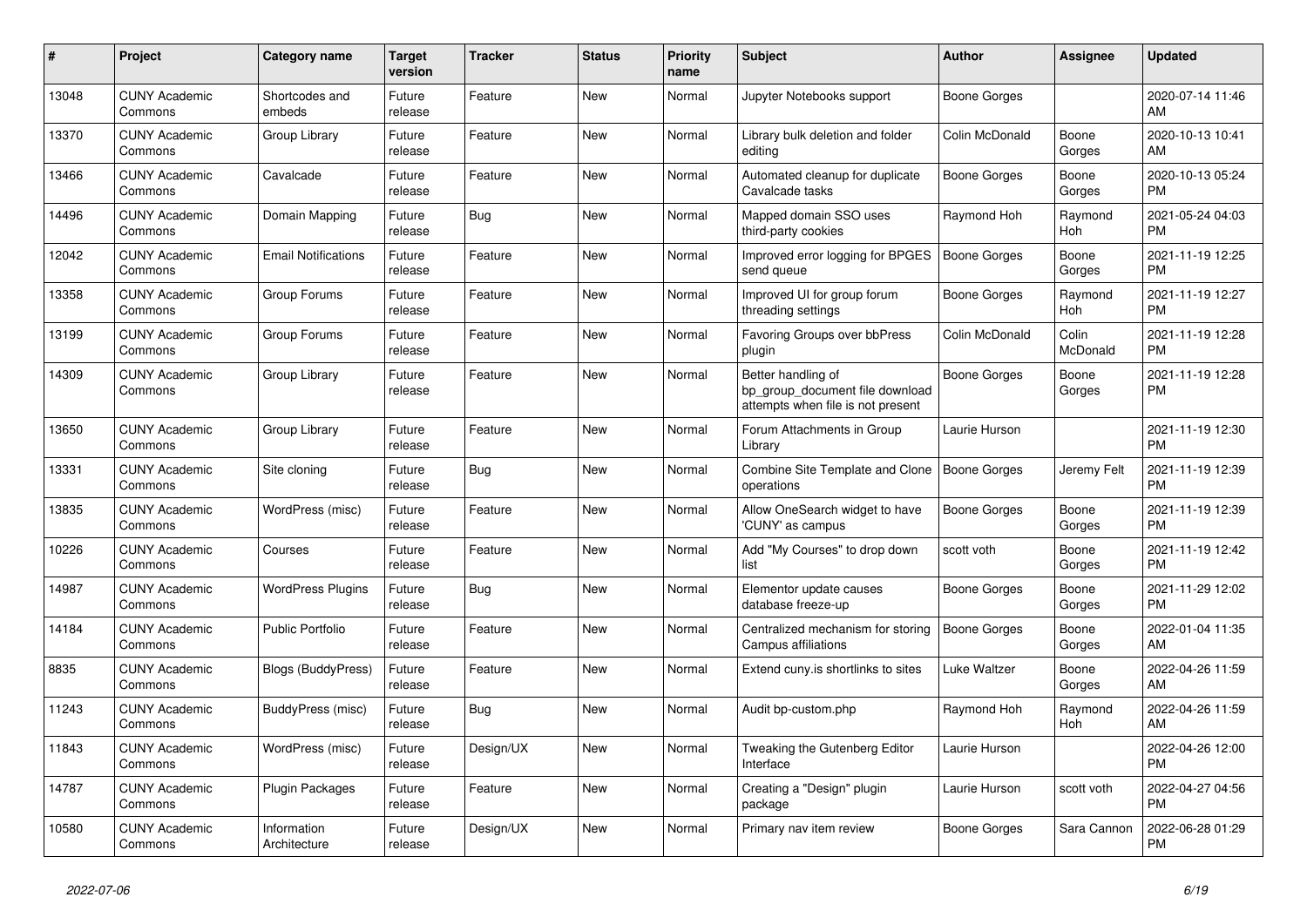| #     | Project                         | Category name                  | <b>Target</b><br>version | <b>Tracker</b> | <b>Status</b> | <b>Priority</b><br>name | <b>Subject</b>                                                        | Author                  | Assignee          | <b>Updated</b>                |
|-------|---------------------------------|--------------------------------|--------------------------|----------------|---------------|-------------------------|-----------------------------------------------------------------------|-------------------------|-------------------|-------------------------------|
| 15883 | <b>CUNY Academic</b><br>Commons |                                | 2.1.0                    | Feature        | <b>New</b>    | Normal                  | Release BPGES update                                                  | Boone Gorges            | Boone<br>Gorges   | 2022-05-26 10:39<br>AM        |
| 15194 | <b>CUNY Academic</b><br>Commons | Internal Tools and<br>Workflow | 2.1.0                    | Feature        | New           | Normal                  | PHPCS sniff for un-restored<br>switch_to_blog() calls                 | Boone Gorges            | Jeremy Felt       | 2022-05-26 10:45<br>AM        |
| 10439 | <b>CUNY Academic</b><br>Commons | Design                         | 2.1.0                    | Design/UX      | <b>New</b>    | Normal                  | Create Style Guide for Commons                                        | Sonja Leix              | Sara Cannon       | 2022-06-28 01:43<br><b>PM</b> |
| 13891 | <b>CUNY Academic</b><br>Commons | Internal Tools and<br>Workflow | 2.1.0                    | Feature        | <b>New</b>    | Normal                  | Migrate automated linting to<br>GitHub Actions                        | Boone Gorges            | Jeremy Felt       | 2022-06-29 11:13<br>AM        |
| 11968 | JustPublics@365<br>MediaCamp    |                                |                          | Feature        | New           | Normal                  | Nanoscience Retractable Display<br>Unit                               | Donald Cherry           | Bonnie<br>Eissner | 2021-02-19 08:50<br>AM        |
| 14792 | <b>CUNY Academic</b><br>Commons |                                |                          | <b>Bug</b>     | New           | Normal                  | Inconsistent email notifications<br>from gravity forms                | Raffi<br>Khatchadourian |                   | 2021-10-04 01:50<br><b>PM</b> |
| 14936 | <b>CUNY Academic</b><br>Commons |                                |                          | Bug            | <b>New</b>    | Normal                  | Commons websites blocked by<br>SPS campus network                     | Laurie Hurson           |                   | 2021-11-03 03:57<br><b>PM</b> |
| 14940 | <b>CUNY Academic</b><br>Commons |                                |                          | <b>Bug</b>     | New           | Normal                  | Discrepancy between Commons<br>profile "sites" and actual # of sites  | Laurie Hurson           |                   | 2021-11-08 11:09<br>AM        |
| 14908 | <b>CUNY Academic</b><br>Commons | Performance                    |                          | Bug            | <b>New</b>    | Normal                  | Stale object cache on cdev                                            | Raymond Hoh             | Boone<br>Gorges   | 2021-12-07 09:45<br>AM        |
| 15045 | <b>CUNY Academic</b><br>Commons |                                |                          | Support        | <b>New</b>    | Normal                  | no result for KCeL in the search<br>box on the commons                | Marilyn Weber           |                   | 2021-12-10 11:29<br>AM        |
| 15565 | <b>CUNY Academic</b><br>Commons |                                |                          | Support        | <b>New</b>    | Normal                  | Events - send updates to an email<br>listserv                         | Marilyn Weber           |                   | 2022-03-10 01:06<br><b>PM</b> |
| 15757 | <b>CUNY Academic</b><br>Commons |                                |                          | <b>Bug</b>     | New           | Normal                  | Members # do not match                                                | Laurie Hurson           |                   | 2022-03-30 04:52<br><b>PM</b> |
| 15767 | <b>CUNY Academic</b><br>Commons | WordPress (misc)               |                          | Support        | <b>New</b>    | Normal                  | Site loading slowly                                                   | scott voth              | Boone<br>Gorges   | 2022-04-04 08:56<br><b>PM</b> |
| 15685 | <b>CUNY Academic</b><br>Commons |                                |                          | Support        | <b>New</b>    | High                    | problem with chrome?                                                  | Marilyn Weber           |                   | 2022-04-25 03:40<br><b>PM</b> |
| 16177 | <b>CUNY Academic</b><br>Commons | Reply By Email                 |                          | <b>Bug</b>     | New           | Normal                  | Switch to Inbound mode for RBE                                        | Raymond Hoh             | Raymond<br>Hoh    | 2022-05-30 04:32<br><b>PM</b> |
| 16255 | <b>CUNY Academic</b><br>Commons | WordPress (misc)               |                          | <b>Bug</b>     | New           | Normal                  | Need to define 'MULTISITE'<br>constant in wp-config.php               | Raymond Hoh             |                   | 2022-06-19 09:31<br>AM        |
| 16294 | <b>CUNY Academic</b><br>Commons |                                |                          | <b>Bug</b>     | <b>New</b>    | Urgent                  | CAC is down                                                           | Raffi<br>Khatchadourian |                   | 2022-06-27 02:00<br><b>PM</b> |
| 16307 | <b>CUNY Academic</b><br>Commons |                                |                          | <b>Bug</b>     | New           | Normal                  | Add brief messaging to<br>accept/decline group membership<br>requests | Matt Gold               | Boone<br>Gorges   | 2022-06-27 06:13<br><b>PM</b> |
| 16314 | <b>CUNY Academic</b><br>Commons | <b>WordPress Plugins</b>       |                          | Feature        | <b>New</b>    | Normal                  | Install Multicollab plug-in?                                          | Raffi<br>Khatchadourian |                   | 2022-06-29 03:44<br><b>PM</b> |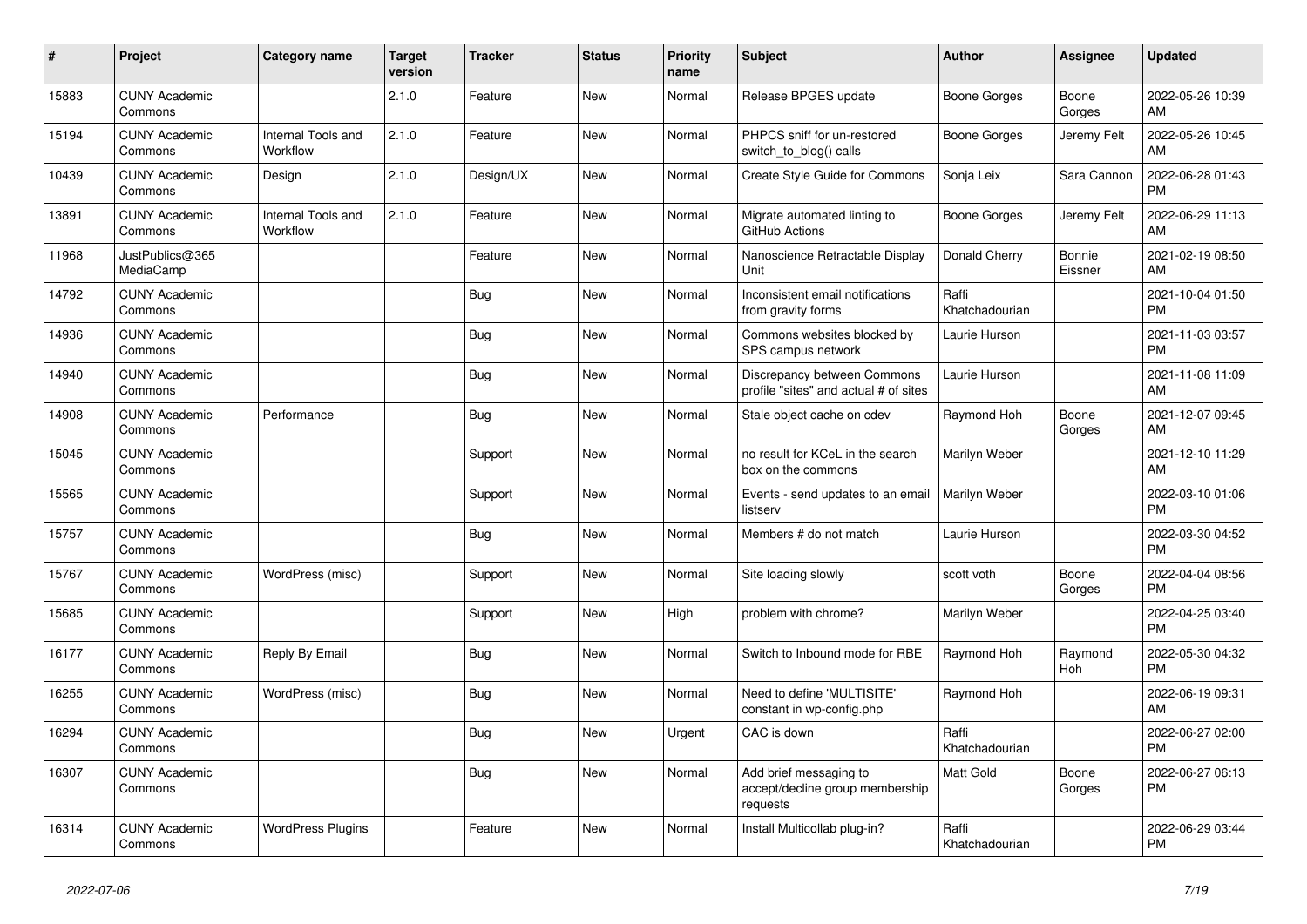| #     | Project                         | Category name                  | <b>Target</b><br>version | <b>Tracker</b> | <b>Status</b> | Priority<br>name | <b>Subject</b>                                                                             | <b>Author</b>        | <b>Assignee</b>     | <b>Updated</b>                |
|-------|---------------------------------|--------------------------------|--------------------------|----------------|---------------|------------------|--------------------------------------------------------------------------------------------|----------------------|---------------------|-------------------------------|
| 16318 | <b>CUNY Academic</b><br>Commons |                                |                          | <b>Bug</b>     | <b>New</b>    | Normal           | Unable to Access block editor or<br>embed YouTube videos in new<br>pages, in one site only | <b>Syelle Graves</b> |                     | 2022-07-01 06:53<br>PM        |
| 16332 | <b>CUNY Academic</b><br>Commons |                                |                          | Feature        | <b>New</b>    | Normal           | Refining the OER Tag: Remove<br>OER tag option from Creation<br>Process                    | Laurie Hurson        |                     | 2022-07-05 01:07<br><b>PM</b> |
| 16335 | <b>CUNY Academic</b><br>Commons |                                |                          | Feature        | <b>New</b>    | Normal           | Revisiting options and functions of<br>Creative Commons license widget                     | Laurie Hurson        |                     | 2022-07-06 11:17<br>AM        |
| 13457 | <b>CUNY Academic</b><br>Commons | Group Forums                   | 2.0.3                    | <b>Bug</b>     | New           | High             | Forum post not sending<br>notifications                                                    | Filipa Calado        | Raymond<br>Hoh      | 2022-06-29 11:32<br>AM        |
| 16199 | <b>CUNY Academic</b><br>Commons | <b>Directories</b>             | 2.0.3                    | Bug            | New           | Normal           | Removed "Semester" Filter from<br><b>Courses Directory</b>                                 | Laurie Hurson        | Boone<br>Gorges     | 2022-06-29 11:32<br>AM        |
| 16319 | <b>CUNY Academic</b><br>Commons | <b>WordPress Plugins</b>       | 2.0.3                    | <b>Bug</b>     | <b>New</b>    | Normal           | Request for Events Calendar Pro<br>5.14.2 update                                           | Raymond Hoh          | Raymond<br>Hoh      | 2022-07-01 04:16<br><b>PM</b> |
| 11496 | <b>CUNY Academic</b><br>Commons | Public Portfolio               | 1.15.2                   | Support        | <b>New</b>    | Normal           | Replace Twitter Icon on Member<br>Portfolio page                                           | scott voth           | Boone<br>Gorges     | 2019-06-06 01:03<br><b>PM</b> |
| 3506  | <b>CUNY Academic</b><br>Commons | Publicity                      | 1.7                      | Publicity      | New           | Normal           | Prepare 1.7 email messaging                                                                | Micki Kaufman        | Micki<br>Kaufman    | 2014-10-01 12:36<br><b>PM</b> |
| 3509  | <b>CUNY Academic</b><br>Commons | Publicity                      | 1.7                      | Publicity      | <b>New</b>    | Normal           | Create 1.7 digital signage imagery                                                         | Micki Kaufman        | Marilyn<br>Weber    | 2014-10-01 12:40<br><b>PM</b> |
| 3524  | <b>CUNY Academic</b><br>Commons | Documentation                  | Not tracked              | Documentation  | Assigned      | Normal           | Post describing all you can do<br>when starting up a new blog/group                        | Matt Gold            | scott voth          | 2014-10-04 12:56<br><b>PM</b> |
| 4027  | <b>CUNY Academic</b><br>Commons | Commons In A Box               | Not tracked              | Design/UX      | Assigned      | Normal           | Usability review of CBOX update<br>procedures                                              | <b>Matt Gold</b>     | Samantha<br>Raddatz | 2015-05-11 06:36<br><b>PM</b> |
| 4235  | <b>CUNY Academic</b><br>Commons |                                | Not tracked              | Design/UX      | Assigned      | Normal           | Explore user experience around<br>comments on forum topics vs docs                         | <b>Matt Gold</b>     | Samantha<br>Raddatz | 2015-07-21 10:23<br>AM        |
| 3230  | <b>CUNY Academic</b><br>Commons | Internal Tools and<br>Workflow | Not tracked              | Feature        | Assigned      | High             | Scripts for quicker<br>provisioning/updating of<br>development environments                | <b>Boone Gorges</b>  | Boone<br>Gorges     | 2016-01-26 04:54<br><b>PM</b> |
| 2175  | <b>CUNY Academic</b><br>Commons | WordPress (misc)               | Not tracked              | Support        | Assigned      | Normal           | Subscibe 2 vs. Jetpack<br>subscription options                                             | local admin          | Matt Gold           | 2016-01-26 04:58<br><b>PM</b> |
| 4070  | <b>CUNY Academic</b><br>Commons | Analytics                      | Not tracked              | Support        | Assigned      | Normal           | Request for JITP site analytics                                                            | <b>Matt Gold</b>     | Seth Persons        | 2016-02-23 03:09<br>PM        |
| 636   | <b>CUNY Academic</b><br>Commons | WordPress (misc)               | Not tracked              | Support        | Assigned      | Normal           | Create Lynda.com-like Table of<br><b>Contents for Prospective Tutorial</b><br>Screencasts  | Matt Gold            | scott voth          | 2016-02-23 03:12<br><b>PM</b> |
| 4986  | <b>CUNY Academic</b><br>Commons | ZenDesk                        | Not tracked              | Support        | Assigned      | Normal           | Prepare documentation for<br>Zendesk re web widget                                         | Matt Gold            | Samantha<br>Raddatz | 2016-02-25 03:09<br><b>PM</b> |
| 2666  | <b>CUNY Academic</b><br>Commons | About page                     | Not tracked              | Documentation  | Assigned      | Normal           | <b>Update About Text</b>                                                                   | Chris Stein          | Luke Waltzer        | 2016-03-04 11:19<br>AM        |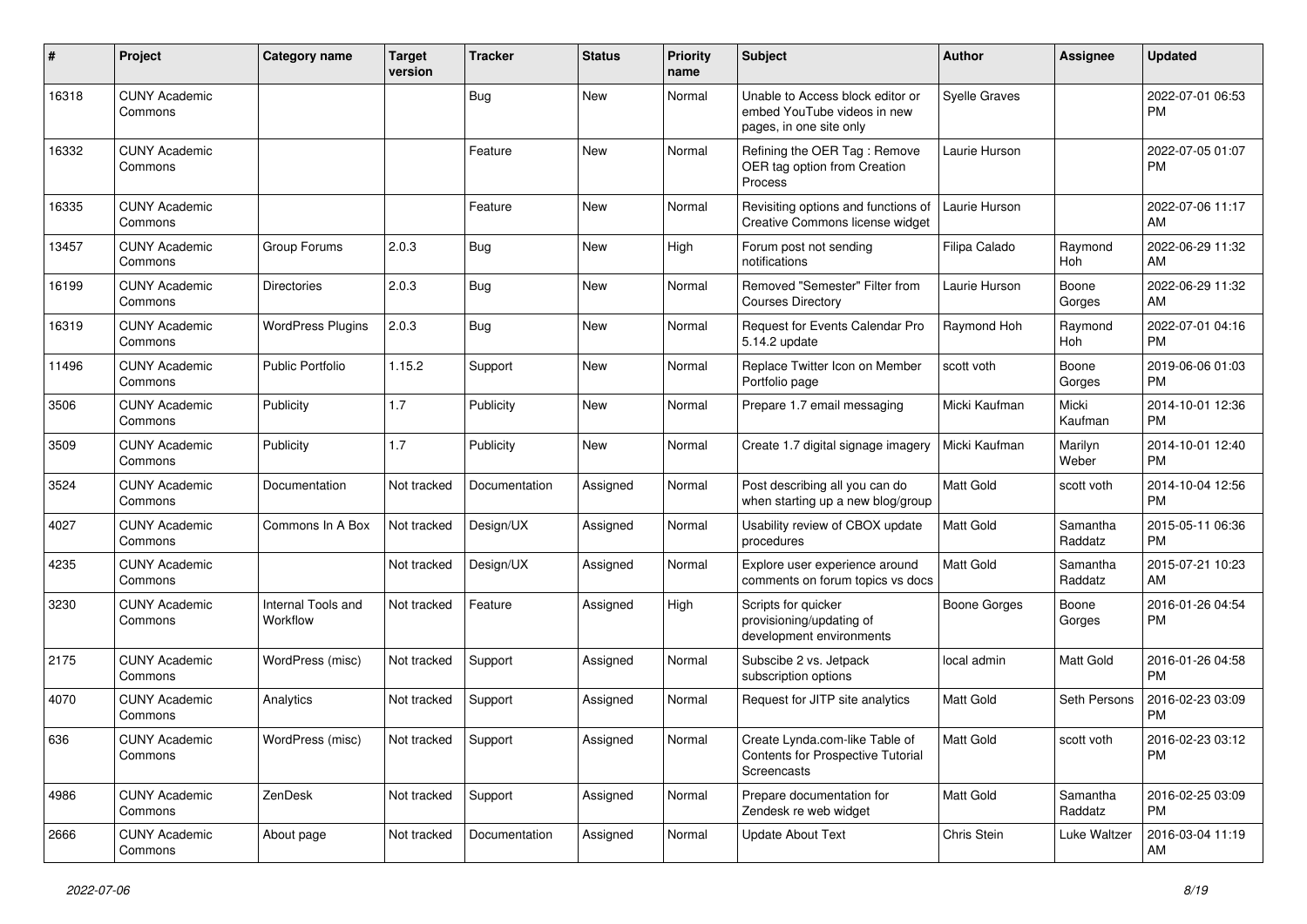| #     | Project                         | <b>Category name</b> | <b>Target</b><br>version | <b>Tracker</b> | <b>Status</b> | <b>Priority</b><br>name | <b>Subject</b>                                                                        | <b>Author</b>       | Assignee              | <b>Updated</b>                |
|-------|---------------------------------|----------------------|--------------------------|----------------|---------------|-------------------------|---------------------------------------------------------------------------------------|---------------------|-----------------------|-------------------------------|
| 2612  | <b>CUNY Academic</b><br>Commons |                      | Not tracked              | Publicity      | Assigned      | Normal                  | Pinterest site for the Commons                                                        | local admin         | Sarah<br>Morgano      | 2016-03-04 11:19<br>AM        |
| 6115  | <b>CUNY Academic</b><br>Commons | Publicity            | Not tracked              | Feature        | Assigned      | Normal                  | create digital signage for GC                                                         | Matt Gold           | scott voth            | 2016-10-11 10:09<br><b>PM</b> |
| 6298  | <b>CUNY Academic</b><br>Commons | User Experience      | Not tracked              | Design/UX      | Assigned      | Normal                  | Examine data from survey                                                              | Matt Gold           | Margaret<br>Galvan    | 2016-10-14 12:16<br>PM        |
| 6671  | <b>CUNY Academic</b><br>Commons | Reply By Email       | Not tracked              | <b>Bug</b>     | Assigned      | Normal                  | 'Post too often" RBE error<br>message                                                 | <b>Matt Gold</b>    | Raymond<br>Hoh        | 2016-11-11 09:55<br>AM        |
| 6995  | <b>CUNY Academic</b><br>Commons | Home Page            | Not tracked              | <b>Bug</b>     | Assigned      | Normal                  | member filter on homepage not<br>working                                              | Matt Gold           | Raymond<br><b>Hoh</b> | 2016-12-11 09:46<br>PM        |
| 7828  | <b>CUNY Academic</b><br>Commons |                      | Not tracked              | Feature        | Assigned      | Normal                  | Theme Assessment 2017                                                                 | Margaret Galvan     | Margaret<br>Galvan    | 2017-05-02 10:41<br>PM        |
| 8902  | <b>CUNY Academic</b><br>Commons | Design               | Not tracked              | Feature        | Assigned      | Normal                  | Report back on research on<br><b>BuddyPress themes</b>                                | Matt Gold           | Michael Smith         | 2017-11-10 12:31<br>PM        |
| 8837  | <b>CUNY Academic</b><br>Commons |                      | Not tracked              | Feature        | Assigned      | Normal                  | Create a form to request info from<br>people requesting premium<br>themes and plugins | Matt Gold           | Marilyn<br>Weber      | 2017-11-14 03:35<br><b>PM</b> |
| 8898  | <b>CUNY Academic</b><br>Commons | Social Paper         | Not tracked              | Feature        | Assigned      | Normal                  | Usage data on docs and social<br>paper                                                | Matt Gold           | Matt Gold             | 2017-11-16 11:32<br>AM        |
| 8976  | <b>CUNY Academic</b><br>Commons | Reply By Email       | Not tracked              | Feature        | Assigned      | Normal                  | Package RBE new topics posting?                                                       | <b>Matt Gold</b>    | Raymond<br>Hoh        | 2017-12-04 02:34<br>PM        |
| 9015  | <b>CUNY Academic</b><br>Commons | Groups (misc)        | Not tracked              | Outreach       | Assigned      | Normal                  | Email group admins the email<br>addresses of their groups                             | Matt Gold           | Matt Gold             | 2018-01-02 09:54<br>AM        |
| 9941  | <b>CUNY Academic</b><br>Commons | Wiki                 | Not tracked              | Support        | Assigned      | Normal                  | Wiki functionality                                                                    | <b>Matt Gold</b>    | Boone<br>Gorges       | 2018-06-26 10:57<br>AM        |
| 8666  | <b>CUNY Academic</b><br>Commons | Teaching             | Not tracked              | Documentation  | Assigned      | Normal                  | Create Teaching on the Commons<br>Resource Page                                       | Matt Gold           | Laurie Hurson         | 2019-09-23 03:16<br><b>PM</b> |
| 11517 | <b>CUNY Academic</b><br>Commons |                      | Not tracked              | Feature        | Assigned      | Normal                  | wp-accessibility plugin should not<br>strip 'target="_blank"' by default              | Boone Gorges        | Laurie Hurson         | 2019-09-24 09:57<br>AM        |
| 11519 | <b>CUNY Academic</b><br>Commons |                      | Not tracked              | Support        | Assigned      | Normal                  | comment option not appearing                                                          | Marilyn Weber       |                       | 2019-09-24 10:28<br>AM        |
| 12436 | <b>CUNY Academic</b><br>Commons |                      | Not tracked              | <b>Bug</b>     | Assigned      | Normal                  | Nightly system downtime                                                               | <b>Boone Gorges</b> |                       | 2020-08-01 09:30<br>AM        |
| 58    | <b>CUNY Academic</b><br>Commons | BuddyPress (misc)    | Future<br>release        | Feature        | Assigned      | Low                     | Make member search sortable by<br>last name                                           | Roberta Brody       | Boone<br>Gorges       | 2010-08-26 02:38<br><b>PM</b> |
| 377   | <b>CUNY Academic</b><br>Commons | BuddyPress (misc)    | Future<br>release        | Feature        | Assigned      | Normal                  | Like buttons                                                                          | Matt Gold           | Boone<br>Gorges       | 2010-11-16 05:13<br><b>PM</b> |
| 435   | <b>CUNY Academic</b><br>Commons | BuddyPress (misc)    | Future<br>release        | Feature        | Assigned      | Normal                  | Include Avatar Images in Forum<br><b>Post Notification Emails</b>                     | <b>Matt Gold</b>    | Boone<br>Gorges       | 2010-12-08 12:40<br><b>PM</b> |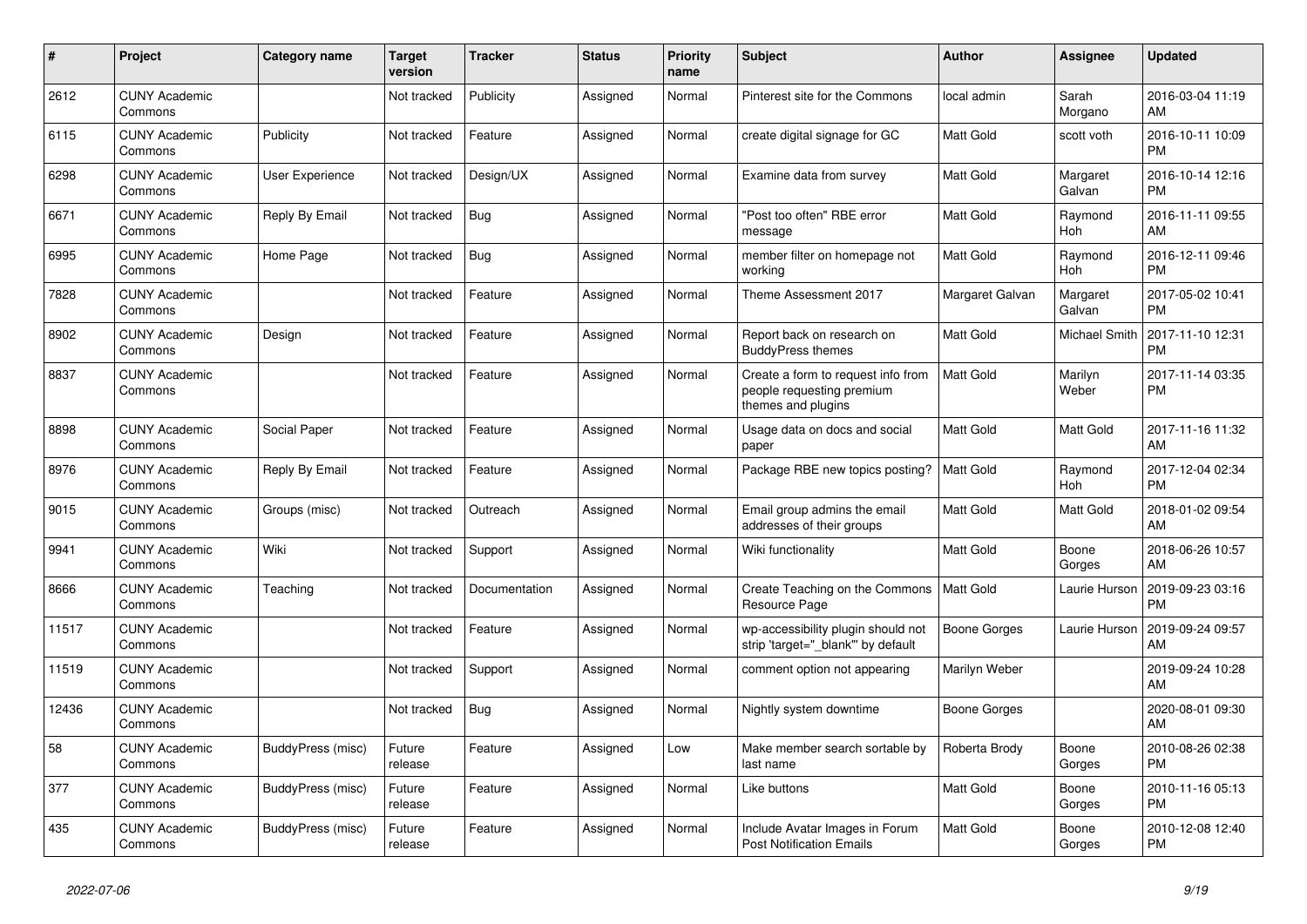| #    | <b>Project</b>                  | <b>Category name</b>     | <b>Target</b><br>version | <b>Tracker</b> | <b>Status</b> | <b>Priority</b><br>name | <b>Subject</b>                                                             | Author           | Assignee            | <b>Updated</b>                |
|------|---------------------------------|--------------------------|--------------------------|----------------|---------------|-------------------------|----------------------------------------------------------------------------|------------------|---------------------|-------------------------------|
| 500  | <b>CUNY Academic</b><br>Commons | BuddyPress (misc)        | Future<br>release        | Feature        | Assigned      | Normal                  | <b>Export Group Data</b>                                                   | <b>Matt Gold</b> | Boone<br>Gorges     | 2010-12-19 12:09<br><b>PM</b> |
| 635  | <b>CUNY Academic</b><br>Commons | BuddyPress (misc)        | Future<br>release        | Feature        | Assigned      | Normal                  | Big Blue Button -<br>Videoconferencing in Groups and<br><b>Blogs</b>       | <b>Matt Gold</b> | Boone<br>Gorges     | 2011-03-14 03:24<br><b>PM</b> |
| 585  | <b>CUNY Academic</b><br>Commons | Group Forums             | Future<br>release        | Feature        | Assigned      | Normal                  | Merge Forum Topics                                                         | Sarah Morgano    | Boone<br>Gorges     | 2011-07-06 04:11<br><b>PM</b> |
| 599  | <b>CUNY Academic</b><br>Commons | BuddyPress (misc)        | Future<br>release        | Feature        | Assigned      | Normal                  | Consider adding rating plugins for<br><b>BuddyPress/BBPress</b>            | <b>Matt Gold</b> | Boone<br>Gorges     | 2011-08-22 06:50<br><b>PM</b> |
| 1508 | <b>CUNY Academic</b><br>Commons | WordPress (misc)         | Future<br>release        | Feature        | Assigned      | Normal                  | Share login cookies across<br>mapped domains                               | Boone Gorges     | Boone<br>Gorges     | 2012-07-02 12:12<br><b>PM</b> |
| 940  | <b>CUNY Academic</b><br>Commons | Redmine                  | Future<br>release        | Feature        | Assigned      | Low                     | Communication with users after<br>releases                                 | <b>Matt Gold</b> | Dominic<br>Giglio   | 2012-09-09 04:36<br><b>PM</b> |
| 3080 | <b>CUNY Academic</b><br>Commons | <b>Group Files</b>       | Future<br>release        | Feature        | Assigned      | Low                     | Create a system to keep track of<br>file changes                           | <b>Matt Gold</b> | Boone<br>Gorges     | 2014-02-26 10:04<br><b>PM</b> |
| 1983 | <b>CUNY Academic</b><br>Commons | Home Page                | Future<br>release        | Feature        | Assigned      | Low                     | Media Library integration with<br>Featured Content plugin                  | Boone Gorges     | Dominic<br>Giglio   | 2014-03-17 10:34<br>AM        |
| 860  | <b>CUNY Academic</b><br>Commons | Design                   | Future<br>release        | Design/UX      | Assigned      | Normal                  | <b>Standardize Button Treatment</b><br><b>Across the Commons</b>           | Chris Stein      | Chris Stein         | 2014-05-01 09:45<br>AM        |
| 1888 | <b>CUNY Academic</b><br>Commons | Home Page                | Future<br>release        | Feature        | Assigned      | Normal                  | Refactor BP MPO Activity Filter to<br>support proper pagination            | Sarah Morgano    | Boone<br>Gorges     | 2014-05-01 07:11<br><b>PM</b> |
| 3220 | <b>CUNY Academic</b><br>Commons | Public Portfolio         | Future<br>release        | Feature        | Assigned      | Normal                  | Add indent/outdent option to<br>Formatting Buttons on Profile<br>Page      | <b>Matt Gold</b> | Boone<br>Gorges     | 2014-05-21 10:39<br><b>PM</b> |
| 3354 | <b>CUNY Academic</b><br>Commons | <b>Group Files</b>       | Future<br>release        | Feature        | Assigned      | Low                     | Allow Group Download of Multiple<br><b>Selected Files</b>                  | <b>Matt Gold</b> | Chris Stein         | 2014-08-01 08:50<br>AM        |
| 2223 | <b>CUNY Academic</b><br>Commons | <b>WordPress Plugins</b> | Future<br>release        | Feature        | Assigned      | Low                     | Add Participad to the CUNY<br><b>Academic Commons</b>                      | <b>Matt Gold</b> | Boone<br>Gorges     | 2014-09-17 10:03<br><b>PM</b> |
| 3330 | <b>CUNY Academic</b><br>Commons | My Commons               | Future<br>release        | Feature        | Assigned      | Normal                  | "Commons Information" tool                                                 | Boone Gorges     | Chris Stein         | 2014-09-22 08:46<br><b>PM</b> |
| 3458 | <b>CUNY Academic</b><br>Commons | Groups (misc)            | Future<br>release        | Feature        | Assigned      | Normal                  | Filter Members of Group by<br>Campus                                       | Michael Smith    | Samantha<br>Raddatz | 2014-09-26 08:32<br><b>PM</b> |
| 3193 | <b>CUNY Academic</b><br>Commons | Group Forums             | Future<br>release        | Feature        | Assigned      | Normal                  | bbPress 2.x dynamic roles and<br><b>RBE</b>                                | Boone Gorges     | Boone<br>Gorges     | 2014-09-30 01:30<br><b>PM</b> |
| 3492 | <b>CUNY Academic</b><br>Commons | <b>WordPress Themes</b>  | Future<br>release        | Support        | Assigned      | Normal                  | Add CBOX theme to the<br>Commons                                           | scott voth       | Raymond<br>Hoh      | 2014-10-08 05:55<br><b>PM</b> |
| 3475 | <b>CUNY Academic</b><br>Commons | Events                   | Future<br>release        | Feature        | Assigned      | Normal                  | Request to add plugin to<br>streamline room<br>booking/appointment booking | Naomi Barrettara | Boone<br>Gorges     | 2014-12-01 05:14<br><b>PM</b> |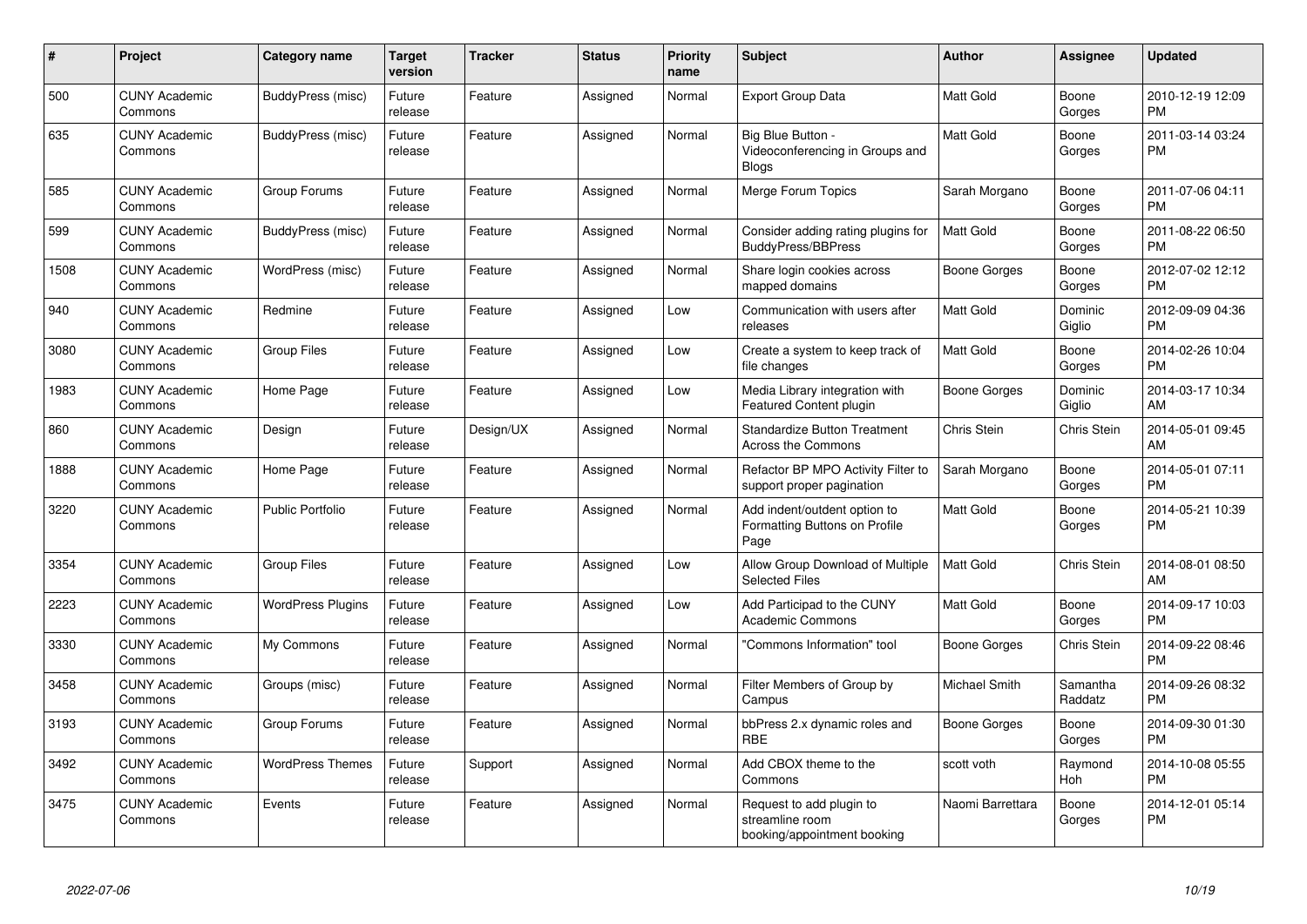| $\#$ | Project                         | <b>Category name</b>     | <b>Target</b><br>version | <b>Tracker</b> | <b>Status</b> | <b>Priority</b><br>name | <b>Subject</b>                                                      | <b>Author</b>           | <b>Assignee</b>     | <b>Updated</b>                |
|------|---------------------------------|--------------------------|--------------------------|----------------|---------------|-------------------------|---------------------------------------------------------------------|-------------------------|---------------------|-------------------------------|
| 2167 | <b>CUNY Academic</b><br>Commons | WordPress (misc)         | Future<br>release        | Bug            | Assigned      | Normal                  | <b>CAC-Livestream Plugin Issues</b>                                 | <b>Michael Smith</b>    | Dominic<br>Giglio   | 2015-01-02 03:06<br><b>PM</b> |
| 412  | <b>CUNY Academic</b><br>Commons | <b>WordPress Themes</b>  | Future<br>release        | Feature        | Assigned      | Normal                  | <b>Featured Themes</b>                                              | <b>Matt Gold</b>        | Dominic<br>Giglio   | 2015-01-05 08:44<br><b>PM</b> |
| 658  | <b>CUNY Academic</b><br>Commons | <b>WordPress Plugins</b> | Future<br>release        | Feature        | Assigned      | Normal                  | Rebulid Sitewide Tag Suggestion                                     | <b>Matt Gold</b>        | Boone<br>Gorges     | 2015-01-05 08:47<br><b>PM</b> |
| 1562 | <b>CUNY Academic</b><br>Commons | <b>WordPress Plugins</b> | Future<br>release        | Feature        | Assigned      | Low                     | Play with NYT Collaborative<br><b>Authoring Tool</b>                | Matt Gold               | Boone<br>Gorges     | 2015-01-05 08:47<br><b>PM</b> |
| 2832 | <b>CUNY Academic</b><br>Commons | <b>Public Portfolio</b>  | Future<br>release        | Feature        | Assigned      | Normal                  | Improve interface for (not)<br>auto-linking profile fields          | Boone Gorges            | Chris Stein         | 2015-01-05 08:52<br><b>PM</b> |
| 2754 | <b>CUNY Academic</b><br>Commons | Design                   | Future<br>release        | Feature        | Assigned      | Normal                  | Determine strategy for CAC logo<br>handling in top header           | Micki Kaufman           | Chris Stein         | 2015-01-05 08:53<br><b>PM</b> |
| 3042 | <b>CUNY Academic</b><br>Commons | <b>Public Portfolio</b>  | Future<br>release        | Feature        | Assigned      | Normal                  | Browsing member interests                                           | Matt Gold               | Boone<br>Gorges     | 2015-03-21 09:04<br><b>PM</b> |
| 3759 | <b>CUNY Academic</b><br>Commons | WordPress (misc)         | Future<br>release        | Feature        | Assigned      | Normal                  | Review Interface for Adding Users<br>to Blogs                       | Matt Gold               | Boone<br>Gorges     | 2015-03-24 05:52<br><b>PM</b> |
| 3308 | <b>CUNY Academic</b><br>Commons | Group Invitations        | Future<br>release        | Feature        | Assigned      | Normal                  | Allow members to rescind group<br>invitations                       | Matt Gold               | Boone<br>Gorges     | 2015-04-01 08:53<br><b>PM</b> |
| 3770 | <b>CUNY Academic</b><br>Commons | <b>Public Portfolio</b>  | Future<br>release        | Feature        | Assigned      | Normal                  | Improve Layout/Formatting of<br>Positions Area on Public Portfolios | <b>Matt Gold</b>        | Chris Stein         | 2015-04-01 09:17<br><b>PM</b> |
| 3577 | <b>CUNY Academic</b><br>Commons | My Commons               | Future<br>release        | Design/UX      | Assigned      | Normal                  | Replies to items in My Commons                                      | Matt Gold               | Raymond<br>Hoh      | 2015-04-09 05:19<br><b>PM</b> |
| 370  | <b>CUNY Academic</b><br>Commons | Registration             | Future<br>release        | Feature        | Assigned      | High                    | <b>Guest Accounts</b>                                               | <b>Matt Gold</b>        | Matt Gold           | 2015-04-09 09:33<br><b>PM</b> |
| 3662 | <b>CUNY Academic</b><br>Commons | <b>SEO</b>               | Future<br>release        | Feature        | Assigned      | Normal                  | Duplicate Content/SEO/Google<br>issues                              | <b>Matt Gold</b>        | Raymond<br>Hoh      | 2015-04-13 04:37<br><b>PM</b> |
| 3536 | <b>CUNY Academic</b><br>Commons | My Commons               | Future<br>release        | Feature        | Assigned      | Normal                  | Infinite Scroll on My Commons<br>page                               | Matt Gold               | Raymond<br>Hoh      | 2015-04-13 04:42<br><b>PM</b> |
| 4053 | <b>CUNY Academic</b><br>Commons | Events                   | Future<br>release        | Feature        | Assigned      | Normal                  | Create new tab for past events                                      | Matt Gold               | Boone<br>Gorges     | 2015-05-12 02:10<br><b>PM</b> |
| 4221 | <b>CUNY Academic</b><br>Commons | Group Forums             | Future<br>release        | Design/UX      | Assigned      | Normal                  | Add 'Number of Posts' display<br>option to Forum page               | Samantha Raddatz        | Samantha<br>Raddatz | 2015-06-26 02:21<br><b>PM</b> |
| 4238 | <b>CUNY Academic</b><br>Commons | Events                   | Future<br>release        | Feature        | Assigned      | Normal                  | Copy Events to Other Groups?                                        | <b>Matt Gold</b>        | Boone<br>Gorges     | 2015-07-02 10:08<br>AM        |
| 4404 | <b>CUNY Academic</b><br>Commons | <b>Public Portfolio</b>  | Future<br>release        | Design/UX      | Assigned      | Normal                  | Change color of permissions info<br>on portfolio editing interface  | Matt Gold               | Samantha<br>Raddatz | 2015-08-11 05:28<br><b>PM</b> |
| 4388 | CUNY Academic<br>Commons        | WordPress (misc)         | Future<br>release        | Bug            | Assigned      | Normal                  | Repeated request for<br>authentication.                             | Alice.Lynn<br>McMichael | Raymond<br>Hoh      | 2015-08-11 07:35<br>PM        |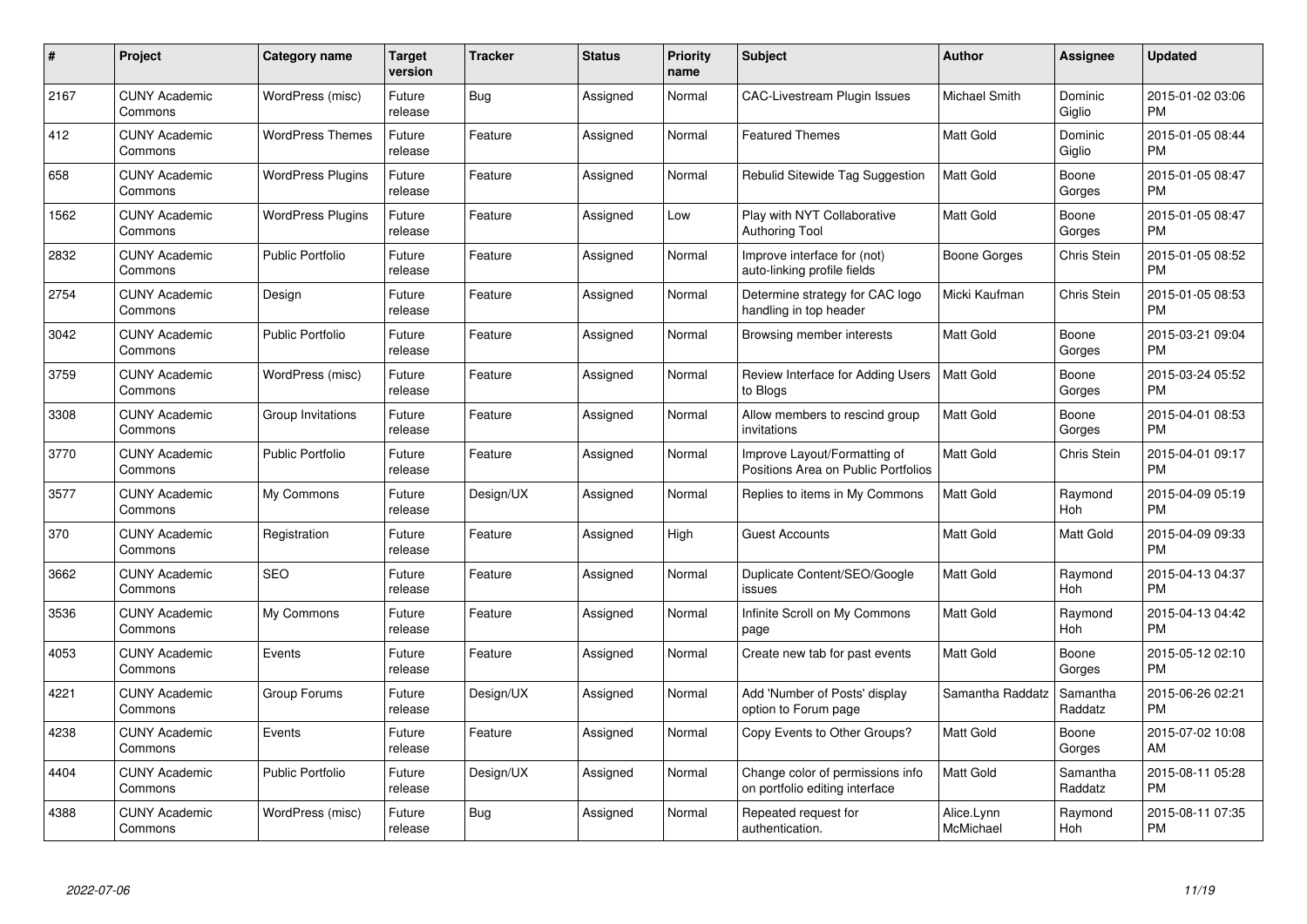| #    | Project                         | <b>Category name</b>       | <b>Target</b><br>version | <b>Tracker</b> | <b>Status</b> | <b>Priority</b><br>name | <b>Subject</b>                                                                | Author              | <b>Assignee</b>     | <b>Updated</b>                |
|------|---------------------------------|----------------------------|--------------------------|----------------|---------------|-------------------------|-------------------------------------------------------------------------------|---------------------|---------------------|-------------------------------|
| 4661 | <b>CUNY Academic</b><br>Commons | User Experience            | Future<br>release        | Bug            | Assigned      | Normal                  | <b>Simplify Events text</b>                                                   | <b>Matt Gold</b>    | Samantha<br>Raddatz | 2015-10-02 09:06<br>PM        |
| 3192 | <b>CUNY Academic</b><br>Commons | Group Forums               | Future<br>release        | Feature        | Assigned      | Normal                  | Customizable forum views for<br>bbPress 2.x group forums                      | <b>Boone Gorges</b> | Raymond<br>Hoh      | 2015-11-09 12:47<br><b>PM</b> |
| 3517 | CUNY Academic<br>Commons        | My Commons                 | Future<br>release        | Feature        | Assigned      | Normal                  | Mute/Unmute My Commons<br>updates                                             | <b>Matt Gold</b>    | Raymond<br>Hoh      | 2015-11-09 01:19<br><b>PM</b> |
| 3473 | <b>CUNY Academic</b><br>Commons | <b>User Experience</b>     | Future<br>release        | Feature        | Assigned      | Normal                  | Commons profile: Add help info<br>about "Positions" replacing "title"         | Keith Miyake        | Samantha<br>Raddatz | 2015-11-09 02:28<br><b>PM</b> |
| 310  | <b>CUNY Academic</b><br>Commons | BuddyPress (misc)          | Future<br>release        | Feature        | Assigned      | Low                     | <b>Friend Request Email</b>                                                   | Matt Gold           | Samantha<br>Raddatz | 2015-11-09 05:08<br><b>PM</b> |
| 618  | <b>CUNY Academic</b><br>Commons | <b>BuddyPress Docs</b>     | Future<br>release        | Feature        | Assigned      | Normal                  | <b>BuddyPress Docs: export formats</b>                                        | <b>Boone Gorges</b> | Boone<br>Gorges     | 2015-11-09 05:38<br><b>PM</b> |
| 653  | <b>CUNY Academic</b><br>Commons | Group Blogs                | Future<br>release        | Feature        | Assigned      | Normal                  | Redesign Integration of Groups<br>and Blogs                                   | Matt Gold           | Samantha<br>Raddatz | 2015-11-09 05:40<br><b>PM</b> |
| 1422 | <b>CUNY Academic</b><br>Commons | <b>BuddyPress Docs</b>     | Future<br>release        | Feature        | Assigned      | Normal                  | Make "created Doc" activity icons<br>non-mini                                 | <b>Boone Gorges</b> | Boone<br>Gorges     | 2015-11-09 05:48<br><b>PM</b> |
| 1192 | <b>CUNY Academic</b><br>Commons | <b>Group Files</b>         | Future<br>release        | Feature        | Assigned      | Low                     | When posting group files, allow<br>users to add a category without<br>saving  | Matt Gold           | Raymond<br>Hoh      | 2015-11-09 05:53<br>PM        |
| 519  | CUNY Academic<br>Commons        | <b>BuddyPress Docs</b>     | Future<br>release        | Feature        | Assigned      | Low                     | TOC for individual docs - for new<br>BP "wiki-like" plugin                    | scott voth          | Boone<br>Gorges     | 2015-11-09 05:54<br>PM        |
| 481  | <b>CUNY Academic</b><br>Commons | Groups (misc)              | Future<br>release        | Feature        | Assigned      | Normal                  | ability to archive inactive groups<br>and blogs                               | Michael Mandiberg   | Samantha<br>Raddatz | 2015-11-09 05:56<br><b>PM</b> |
| 333  | CUNY Academic<br>Commons        | <b>Email Notifications</b> | Future<br>release        | Feature        | Assigned      | Low                     | Delay Forum Notification Email<br>Delivery Until After Editing Period<br>Ends | <b>Matt Gold</b>    | Raymond<br>Hoh      | 2015-11-09 06:01<br><b>PM</b> |
| 1165 | <b>CUNY Academic</b><br>Commons | <b>Email Invitations</b>   | Future<br>release        | Feature        | Assigned      | Low                     | Allow saved lists of invitees under<br>Send Invites                           | <b>Boone Gorges</b> | Boone<br>Gorges     | 2015-11-09 06:03<br>PM        |
| 2013 | <b>CUNY Academic</b><br>Commons | <b>Public Portfolio</b>    | Future<br>release        | Feature        | Assigned      | Low                     | Have Profile Privacy Options show   Matt Gold<br>up only for filled-in fields |                     | Boone<br>Gorges     | 2015-11-09 06:09<br>PM        |
| 2325 | <b>CUNY Academic</b><br>Commons | BuddyPress (misc)          | Future<br>release        | Feature        | Assigned      | Low                     | Profile should have separate fields   local admin<br>for first/last names     |                     | Boone<br>Gorges     | 2015-11-09 06:09<br>PM        |
| 2610 | <b>CUNY Academic</b><br>Commons | Group Invitations          | Future<br>release        | Feature        | Assigned      | Low                     | Request: Custom invitation<br>message to group invites                        | local admin         | Boone<br>Gorges     | 2015-11-09 06:13<br>PM        |
| 1460 | <b>CUNY Academic</b><br>Commons | Analytics                  | Future<br>release        | Feature        | Assigned      | Normal                  | <b>Update System Report</b>                                                   | <b>Brian Foote</b>  | Boone<br>Gorges     | 2015-11-09 06:13<br>PM        |
| 1744 | <b>CUNY Academic</b><br>Commons | <b>BuddyPress Docs</b>     | Future<br>release        | Feature        | Assigned      | Normal                  | Spreadsheet-style Docs                                                        | Boone Gorges        | Boone<br>Gorges     | 2015-11-09 06:13<br><b>PM</b> |
| 2523 | <b>CUNY Academic</b><br>Commons | <b>BuddyPress Docs</b>     | Future<br>release        | Feature        | Assigned      | Normal                  | Allow Users to Upload Images to<br>BP Docs                                    | Matt Gold           | Boone<br>Gorges     | 2015-11-09 06:14<br><b>PM</b> |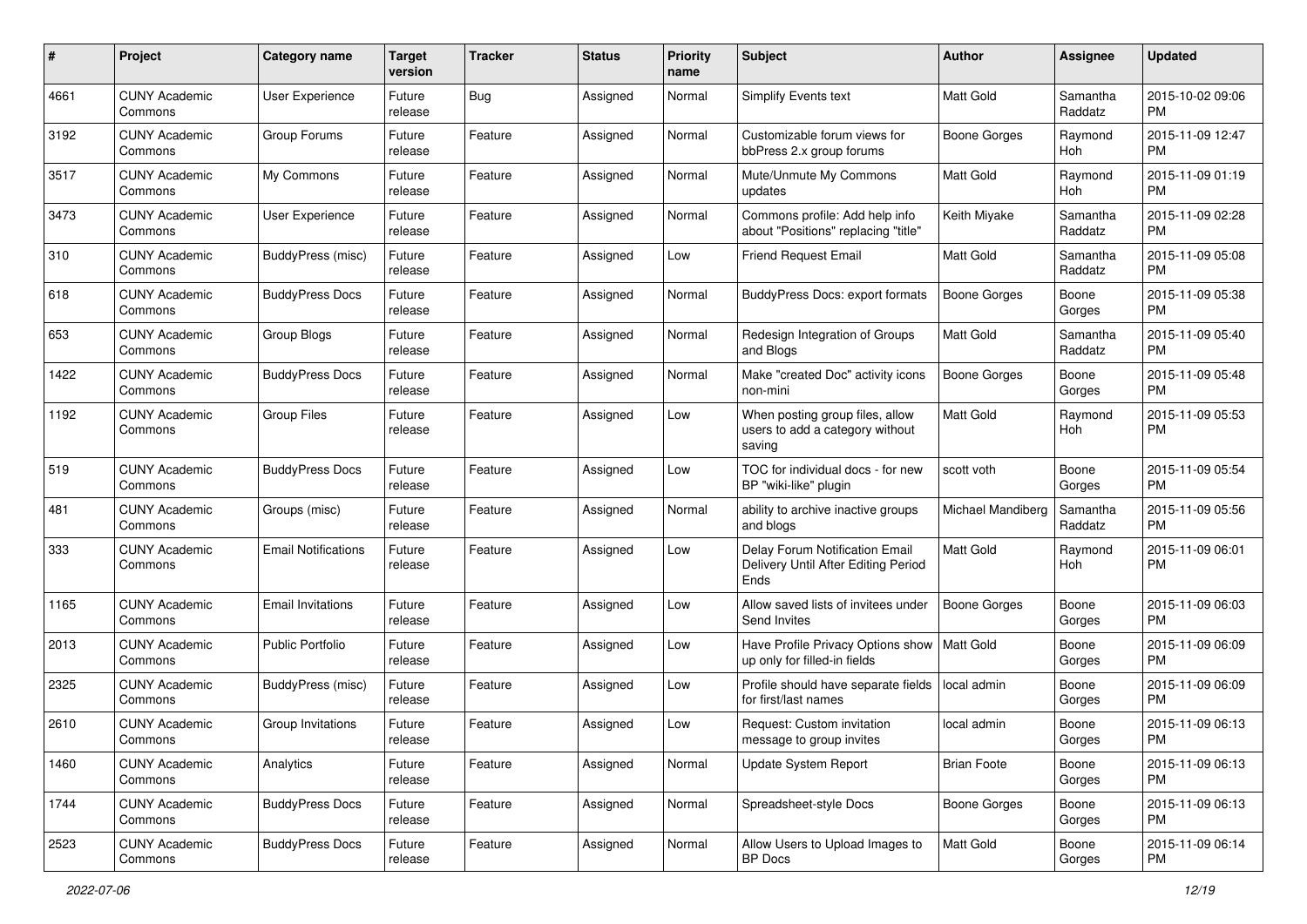| #    | Project                         | <b>Category name</b>      | <b>Target</b><br>version | <b>Tracker</b> | <b>Status</b> | <b>Priority</b><br>name | <b>Subject</b>                                                      | Author           | Assignee            | <b>Updated</b>                |
|------|---------------------------------|---------------------------|--------------------------|----------------|---------------|-------------------------|---------------------------------------------------------------------|------------------|---------------------|-------------------------------|
| 287  | <b>CUNY Academic</b><br>Commons | WordPress (misc)          | Future<br>release        | Feature        | Assigned      | Normal                  | Create troubleshooting tool for<br>account sign-up                  | <b>Matt Gold</b> | Boone<br>Gorges     | 2015-11-09 06:17<br><b>PM</b> |
| 497  | <b>CUNY Academic</b><br>Commons | <b>WordPress Plugins</b>  | Future<br>release        | Feature        | Assigned      | Normal                  | Drag and Drop Ordering on<br>Gallery Post Plugin                    | <b>Matt Gold</b> | Ron Rennick         | 2015-11-09 06:18<br><b>PM</b> |
| 365  | <b>CUNY Academic</b><br>Commons | WordPress (misc)          | Future<br>release        | Feature        | Assigned      | Normal                  | <b>Create Mouseover Tooltips</b><br>throughout Site                 | <b>Matt Gold</b> | Chris Stein         | 2015-11-09 06:18<br><b>PM</b> |
| 554  | <b>CUNY Academic</b><br>Commons | BuddyPress (misc)         | Future<br>release        | Feature        | Assigned      | Normal                  | Add Trackback notifications to<br>site-wide activity feed           | <b>Matt Gold</b> | Boone<br>Gorges     | 2015-11-09 06:19<br><b>PM</b> |
| 1105 | <b>CUNY Academic</b><br>Commons | WordPress (misc)          | Future<br>release        | Feature        | Assigned      | Normal                  | Rephrase Blog Privacy Options                                       | <b>Matt Gold</b> | Samantha<br>Raddatz | 2015-11-09 06:19<br><b>PM</b> |
| 5225 | <b>CUNY Academic</b><br>Commons | Registration              | Future<br>release        | Feature        | Assigned      | Normal                  | On-boarding Issues                                                  | Luke Waltzer     | Samantha<br>Raddatz | 2016-02-12 02:58<br><b>PM</b> |
| 4438 | <b>CUNY Academic</b><br>Commons | Events                    | Future<br>release        | Bug            | Assigned      | Normal                  | Events Calendar - Export<br><b>Recurring Events</b>                 | scott voth       | Daniel Jones        | 2016-05-23 04:25<br><b>PM</b> |
| 5691 | <b>CUNY Academic</b><br>Commons | <b>Blogs (BuddyPress)</b> | Future<br>release        | Bug            | Assigned      | High                    | Differing numbers on Sites display                                  | Matt Gold        | Raymond<br>Hoh      | 2016-06-13 01:37<br><b>PM</b> |
| 5827 | <b>CUNY Academic</b><br>Commons | <b>Public Portfolio</b>   | Future<br>release        | Bug            | Assigned      | Normal                  | Academic Interests square bracket   scott voth<br>links not working |                  | Chris Stein         | 2016-08-11 11:59<br><b>PM</b> |
| 5955 | <b>CUNY Academic</b><br>Commons | Outreach                  | Future<br>release        | Feature        | Assigned      | Normal                  | Create auto-newsletter for<br>commons members                       | Matt Gold        | Luke Waltzer        | 2016-08-30 10:34<br>AM        |
| 5268 | <b>CUNY Academic</b><br>Commons | Group Forums              | Future<br>release        | Bug            | Assigned      | Normal                  | Long-time to post to multiple<br>groups                             | Luke Waltzer     | Daniel Jones        | 2016-09-07 06:31<br><b>PM</b> |
| 5696 | <b>CUNY Academic</b><br>Commons | Events                    | Future<br>release        | Feature        | Assigned      | Normal                  | Events Calendar - display options<br>calendar aggregation           | Matt Gold        | Boone<br>Gorges     | 2016-10-13 11:44<br>AM        |
| 4903 | <b>CUNY Academic</b><br>Commons | Events                    | Future<br>release        | Design/UX      | Assigned      | Normal                  | Improving visual appearance of<br>event calendars                   | <b>Matt Gold</b> | Boone<br>Gorges     | 2016-10-13 11:51<br>AM        |
| 2881 | <b>CUNY Academic</b><br>Commons | <b>Public Portfolio</b>   | Future<br>release        | Feature        | Assigned      | Normal                  | Redesign the UX for Profiles                                        | Chris Stein      | Chris Stein         | 2016-10-13 12:45<br><b>PM</b> |
| 1417 | <b>CUNY Academic</b><br>Commons | <b>BuddyPress Docs</b>    | Future<br>release        | Feature        | Assigned      | Low                     | <b>Bulk actions for BuddyPress Docs</b>                             | Boone Gorges     | Boone<br>Gorges     | 2016-10-17 10:41<br><b>PM</b> |
| 6392 | <b>CUNY Academic</b><br>Commons | Group Forums              | Future<br>release        | Design/UX      | Assigned      | Low                     | Composition/Preview Panes in<br>Forum Posts                         | Luke Waltzer     | Paige Dupont        | 2016-10-21 04:26<br><b>PM</b> |
| 5234 | <b>CUNY Academic</b><br>Commons | Membership                | Future<br>release        | Feature        | Assigned      | Normal                  | Write Unconfirmed patch for WP                                      | Boone Gorges     | Boone<br>Gorges     | 2016-10-24 11:18<br>AM        |
| 3090 | <b>CUNY Academic</b><br>Commons | Twitter page              | Future<br>release        | Feature        | Assigned      | Normal                  | Prevent Retweets from showing<br>up on Commons twitter page         | <b>Matt Gold</b> | <b>Tahir Butt</b>   | 2016-10-24 11:31<br>AM        |
| 1423 | <b>CUNY Academic</b><br>Commons | BuddyPress (misc)         | Future<br>release        | Feature        | Assigned      | Low                     | Show an avatar for pingback<br>comment activity items               | Boone Gorges     | Tahir Butt          | 2016-10-24 12:03<br><b>PM</b> |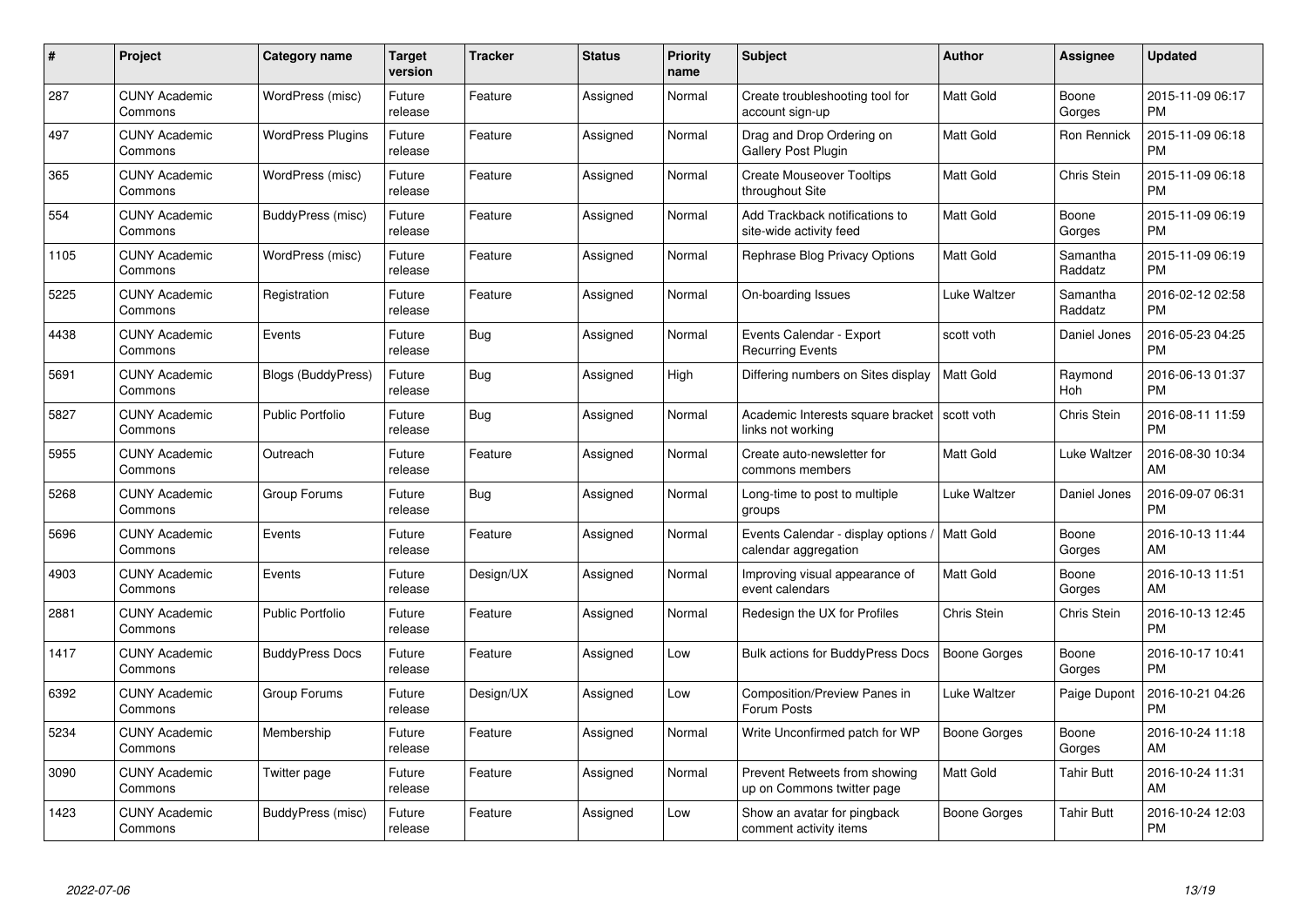| $\pmb{\#}$ | <b>Project</b>                  | <b>Category name</b>       | <b>Target</b><br>version | <b>Tracker</b> | <b>Status</b> | <b>Priority</b><br>name | <b>Subject</b>                                                                             | <b>Author</b>       | Assignee            | <b>Updated</b>                |
|------------|---------------------------------|----------------------------|--------------------------|----------------|---------------|-------------------------|--------------------------------------------------------------------------------------------|---------------------|---------------------|-------------------------------|
| 6426       | <b>CUNY Academic</b><br>Commons | Spam/Spam<br>Prevention    | Future<br>release        | Feature        | Assigned      | Normal                  | Force captcha on all comments?                                                             | <b>Matt Gold</b>    | <b>Tahir Butt</b>   | 2016-10-24 02:06<br><b>PM</b> |
| 4980       | <b>CUNY Academic</b><br>Commons | Home Page                  | Future<br>release        | Feature        | Assigned      | Normal                  | <b>CAC Featured Content -- Adding</b><br>Randomization                                     | Matt Gold           | Boone<br>Gorges     | 2016-12-12 03:01<br><b>PM</b> |
| 5316       | <b>CUNY Academic</b><br>Commons | <b>User Experience</b>     | Future<br>release        | Feature        | Assigned      | Normal                  | Prompt user email address<br>updates                                                       | Matt Gold           | Stephen Real        | 2016-12-21 03:30<br><b>PM</b> |
| 8078       | <b>CUNY Academic</b><br>Commons | <b>WordPress Plugins</b>   | Future<br>release        | System Upgrade | Assigned      | Normal                  | CommentPress Updates                                                                       | Margaret Galvan     | Christian<br>Wach   | 2017-05-08 03:49<br><b>PM</b> |
| 3768       | <b>CUNY Academic</b><br>Commons | <b>Public Portfolio</b>    | Future<br>release        | Feature        | Assigned      | Normal                  | Institutions/Past positions on<br>public portfolios                                        | Matt Gold           | Boone<br>Gorges     | 2018-04-23 10:44<br>AM        |
| 9835       | <b>CUNY Academic</b><br>Commons | Group Forums               | Future<br>release        | Bug            | Assigned      | Normal                  | add a "like" function?                                                                     | Marilyn Weber       | <b>Erik Trainer</b> | 2018-06-05 01:49<br><b>PM</b> |
| 9895       | <b>CUNY Academic</b><br>Commons | Onboarding                 | Future<br>release        | Feature        | Assigned      | Normal                  | Add "Accept Invitation"<br>link/button/function to Group<br>and/or Site invitation emails? | <b>Luke Waltzer</b> | Boone<br>Gorges     | 2018-06-07 12:42<br><b>PM</b> |
| 10368      | <b>CUNY Academic</b><br>Commons |                            | Future<br>release        | Feature        | Assigned      | Normal                  | Use ORCID data to populate<br>academic profile page                                        | Stephen Francoeur   | Boone<br>Gorges     | 2018-09-25 01:53<br><b>PM</b> |
| 9028       | <b>CUNY Academic</b><br>Commons | Onboarding                 | Future<br>release        | Feature        | Assigned      | Normal                  | suggest groups to new members<br>during the registration process                           | Matt Gold           | Chris Stein         | 2018-10-24 12:34<br><b>PM</b> |
| 10659      | <b>CUNY Academic</b><br>Commons | Group Forums               | Future<br>release        | Feature        | Assigned      | Normal                  | Post to multiple groups via email                                                          | <b>Matt Gold</b>    | Raymond<br>Hoh      | 2018-11-15 12:54<br>AM        |
| 5016       | <b>CUNY Academic</b><br>Commons | Events                     | Future<br>release        | Feature        | Assigned      | Low                     | Allow comments to be posted on<br>events                                                   | Matt Gold           | Raymond<br>Hoh      | 2019-03-01 02:23<br><b>PM</b> |
| 8836       | <b>CUNY Academic</b><br>Commons | Blogs (BuddyPress)         | Future<br>release        | Feature        | Assigned      | Normal                  | Redesign site launch process                                                               | Matt Gold           | Boone<br>Gorges     | 2019-10-03 02:49<br><b>PM</b> |
| 5581       | <b>CUNY Academic</b><br>Commons | Analytics                  | Future<br>release        | Feature        | Assigned      | Normal                  | <b>Explore alternatives to Google</b><br>Analytics                                         | <b>Matt Gold</b>    | Valerie<br>Townsend | 2020-04-17 03:12<br><b>PM</b> |
| 3002       | <b>CUNY Academic</b><br>Commons | Search                     | Future<br>release        | Feature        | Assigned      | Normal                  | Overhaul CAC search by using<br>external search appliance                                  | Boone Gorges        | Boone<br>Gorges     | 2020-07-15 03:05<br><b>PM</b> |
| 8900       | <b>CUNY Academic</b><br>Commons | Accessibility              | Future<br>release        | Feature        | Assigned      | Normal                  | Look into tools to enforce<br>accessibility in WP environment                              | Matt Gold           | Boone<br>Gorges     | 2022-04-26 11:59<br>AM        |
| 8901       | <b>CUNY Academic</b><br>Commons | Accessibility              | Future<br>release        | Feature        | Assigned      | Normal                  | Theme analysis for accessibility                                                           | <b>Matt Gold</b>    | Boone<br>Gorges     | 2022-04-26 11:59<br>AM        |
| 15604      | <b>CUNY Academic</b><br>Commons | <b>Email Notifications</b> | Future<br>release        | Feature        | Assigned      | Normal                  | <b>Restructure Commons Group</b><br>Digest Email Messages                                  | <b>Matt Gold</b>    | Boone<br>Gorges     | 2022-05-26 10:45<br>AM        |
| 13946      | <b>CUNY Academic</b><br>Commons | <b>WordPress Plugins</b>   | 2.1.0                    | Support        | Assigned      | Normal                  | Custom Embed handler For<br>OneDrive files                                                 | scott voth          | Raymond<br>Hoh      | 2022-05-26 10:46<br>AM        |
| 2577       | <b>NYCDH Community</b><br>Site  |                            |                          | Feature        | Assigned      | Low                     | Investigate Potential to Add Links<br>to the Forum                                         | <b>Mark Newton</b>  | Alex Gil            | 2013-05-16 09:40<br><b>PM</b> |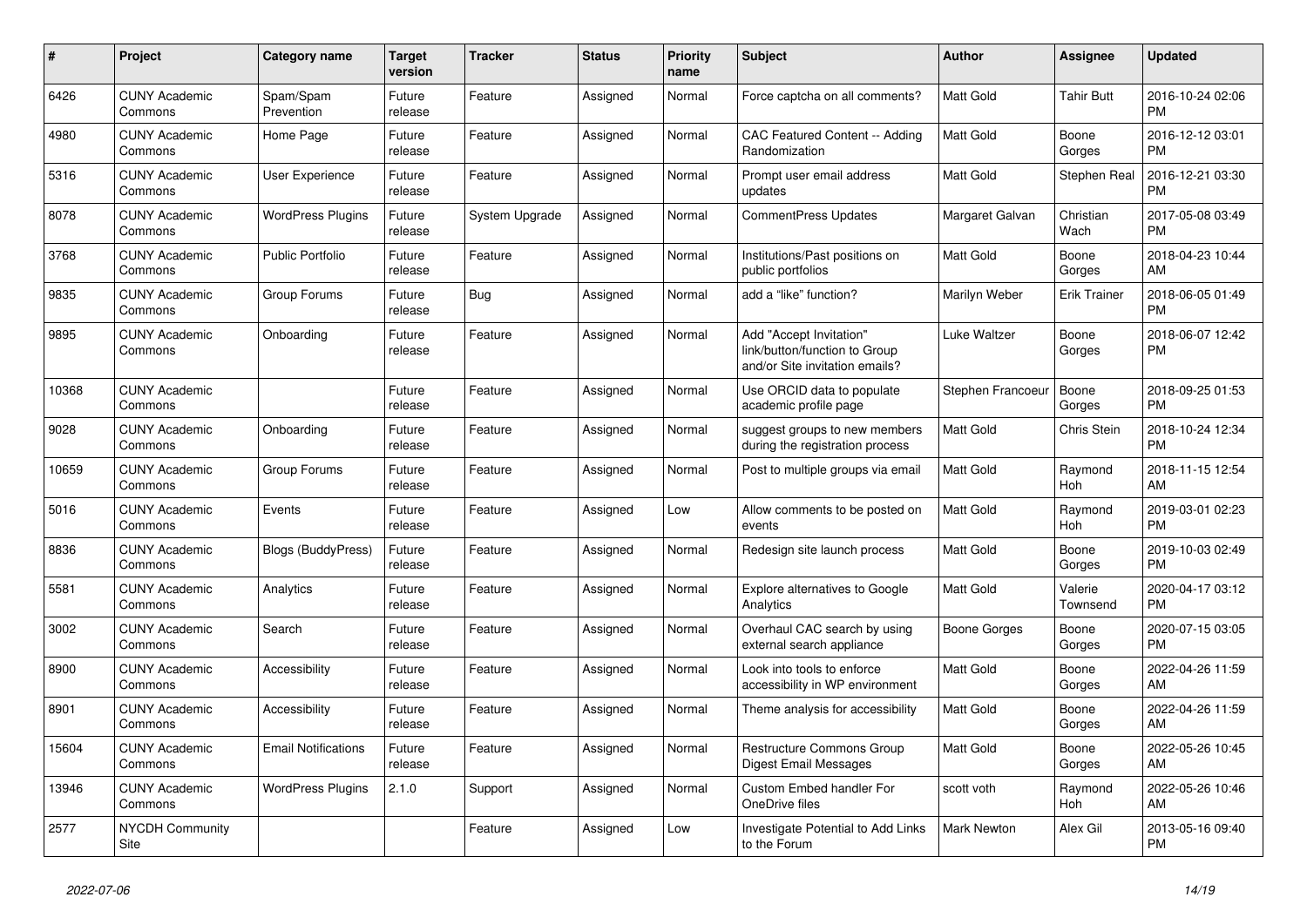| $\pmb{\sharp}$ | Project                         | Category name            | Target<br>version | <b>Tracker</b> | <b>Status</b>        | <b>Priority</b><br>name | <b>Subject</b>                                                     | Author             | <b>Assignee</b>     | <b>Updated</b>                |
|----------------|---------------------------------|--------------------------|-------------------|----------------|----------------------|-------------------------|--------------------------------------------------------------------|--------------------|---------------------|-------------------------------|
| 2574           | <b>NYCDH Community</b><br>Site  |                          |                   | Feature        | Assigned             | Normal                  | Add Way to Upload Files to<br>Groups                               | <b>Mark Newton</b> | Raymond<br>Hoh      | 2013-05-18 07:46<br><b>PM</b> |
| 2571           | <b>NYCDH Community</b><br>Site  |                          |                   | Feature        | Assigned             | Normal                  | Add Google custom search box to<br>homepage                        | <b>Mark Newton</b> | Raymond<br>Hoh      | 2013-05-18 07:49<br><b>PM</b> |
| 2618           | <b>NYCDH Community</b><br>Site  |                          |                   | <b>Bug</b>     | Assigned             | Low                     | Mark blogs as spam when created<br>by users marked as spam         | Matt Gold          | Boone<br>Gorges     | 2013-06-09 11:38<br><b>PM</b> |
| 8992           | <b>NYCDH Community</b><br>Site  |                          |                   | <b>Bug</b>     | Assigned             | Normal                  | Multiple RBE error reports                                         | <b>Matt Gold</b>   | Raymond<br>Hoh      | 2017-12-11 05:43<br><b>PM</b> |
| 3511           | <b>CUNY Academic</b><br>Commons | Publicity                | 1.7               | Publicity      | Assigned             | Normal                  | Social media for 1.7                                               | Micki Kaufman      | Sarah<br>Morgano    | 2014-10-14 03:32<br><b>PM</b> |
| 3510           | <b>CUNY Academic</b><br>Commons | Publicity                | 1.7               | Publicity      | Assigned             | Normal                  | Post on the News Blog re: 'My<br>Commons'                          | Micki Kaufman      | Sarah<br>Morgano    | 2014-10-15 11:18<br>AM        |
| 3369           | <b>CUNY Academic</b><br>Commons | Reply By Email           | Not tracked       | Outreach       | Hold                 | Normal                  | Release reply by email to WP<br>plugin directory                   | <b>Matt Gold</b>   | Raymond<br>Hoh      | 2016-03-01 12:46<br><b>PM</b> |
| 9060           | <b>CUNY Academic</b><br>Commons | Commons In A Box         | Not tracked       | Bug            | Hold                 | Normal                  | Problems with CBox image library<br>/ upload                       | Lisa Rhody         | Raymond<br>Hoh      | 2018-01-10 03:26<br><b>PM</b> |
| 8991           | <b>CUNY Academic</b><br>Commons | Reply By Email           | Not tracked       | Bug            | Hold                 | Normal                  | RBE duplicate email message<br>issue                               | <b>Matt Gold</b>   | Raymond<br>Hoh      | 2018-02-18 08:53<br><b>PM</b> |
| 11848          | <b>CUNY Academic</b><br>Commons |                          | Not tracked       | Support        | Hold                 | Normal                  | a Dean of Faculty wants to share a   Marilyn Weber<br>large file   |                    |                     | 2019-09-24 08:44<br>AM        |
| 13912          | <b>CUNY Academic</b><br>Commons |                          | Not tracked       | Feature        | Hold                 | Low                     | posting "missed schedule"                                          | Marilyn Weber      |                     | 2021-02-23 10:46<br>AM        |
| 3939           | <b>CUNY Academic</b><br>Commons | <b>WordPress Plugins</b> | Future<br>release | Bug            | Hold                 | Normal                  | Activity stream support for<br>Co-Authors Plus plugin              | Raymond Hoh        | Raymond<br>Hoh      | 2015-11-09 06:13<br><b>PM</b> |
| 8756           | <b>CUNY Academic</b><br>Commons | Group Blogs              | Future<br>release | Feature        | Hold                 | Normal                  | Connect multiple blogs to one<br>group?                            | <b>Matt Gold</b>   | Boone<br>Gorges     | 2017-09-30 10:42<br>AM        |
| 14113          | <b>CUNY Academic</b><br>Commons | WordPress (misc)         | Future<br>release | <b>Bug</b>     | Hold                 | Normal                  | Block Editor Not Working on this<br>page - Json error              | scott voth         | Boone<br>Gorges     | 2021-03-05 11:01<br>AM        |
| 16092          | <b>CUNY Academic</b><br>Commons |                          | Future<br>release | Feature        | Hold                 | Normal                  | Don't show main site in Site<br>search results                     | Boone Gorges       | Boone<br>Gorges     | 2022-05-17 03:12<br><b>PM</b> |
| 2576           | <b>NYCDH Community</b><br>Site  |                          |                   | Bug            | Hold                 | Low                     | Test Next Button in Javascript<br><b>Tutorial Under Activities</b> | <b>Mark Newton</b> | Alex Gil            | 2013-05-18 02:55<br><b>PM</b> |
| 5317           | <b>CUNY Academic</b><br>Commons | Group Blogs              | Not tracked       | Bug            | Reporter<br>Feedback | Normal                  | Notifications of New Post Didn't<br>Come                           | Luke Waltzer       | Samantha<br>Raddatz | 2016-03-21 10:41<br><b>PM</b> |
| 6644           | <b>CUNY Academic</b><br>Commons |                          | Not tracked       | Bug            | Reporter<br>Feedback | High                    | White Screen at Login Pge                                          | Luke Waltzer       | Raymond<br>Hoh      | 2016-11-21 10:34<br><b>PM</b> |
| 9515           | <b>CUNY Academic</b><br>Commons | <b>WordPress Plugins</b> | Not tracked       | <b>Bug</b>     | Reporter<br>Feedback | Normal                  | Text to Speech plugin - "More<br>Slowly" checkbox not working      | scott voth         | Boone<br>Gorges     | 2018-06-13 02:26<br>PM        |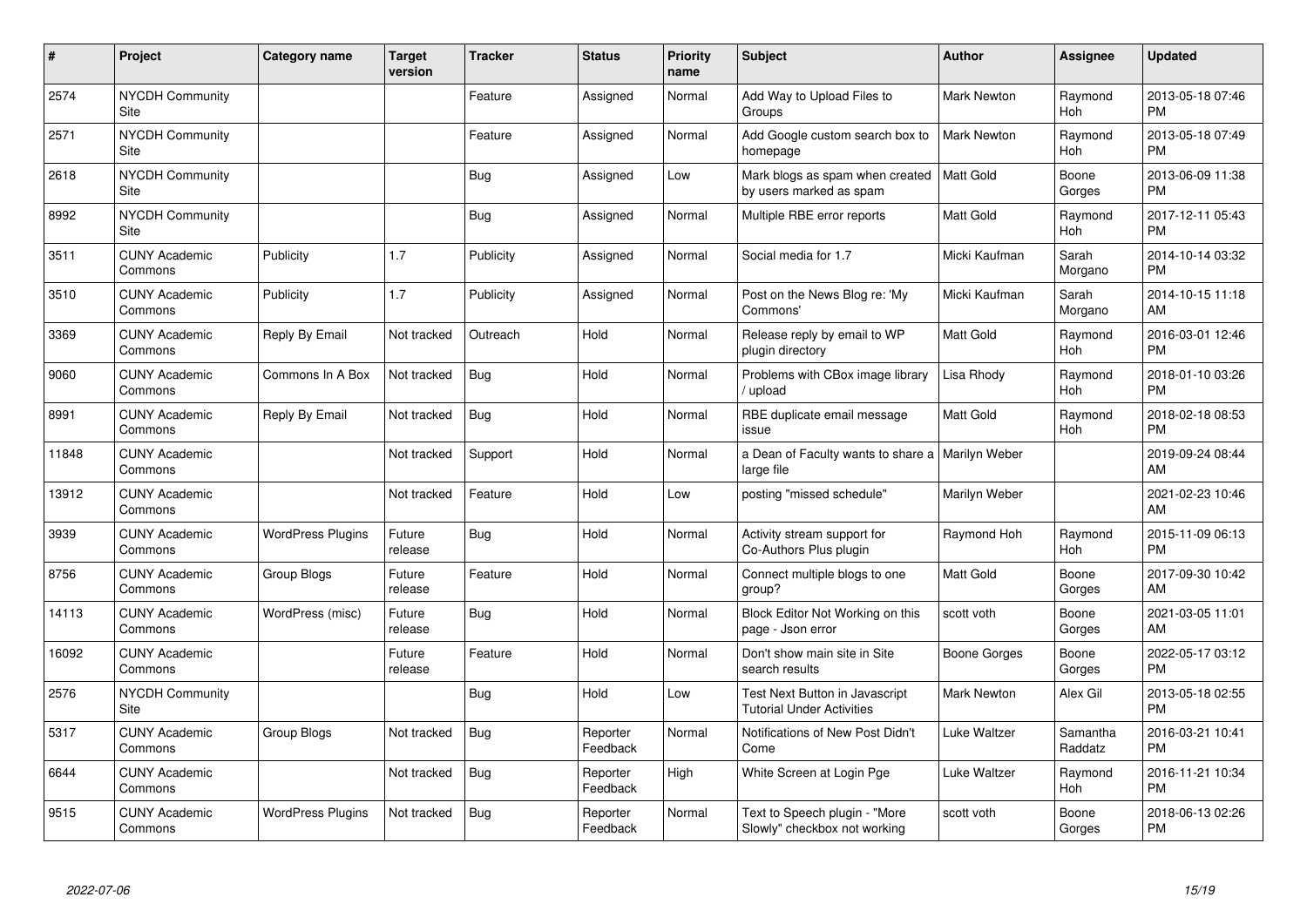| #     | Project                         | Category name              | <b>Target</b><br>version | <b>Tracker</b> | <b>Status</b>        | <b>Priority</b><br>name | <b>Subject</b>                                                      | Author                  | Assignee        | <b>Updated</b>                |
|-------|---------------------------------|----------------------------|--------------------------|----------------|----------------------|-------------------------|---------------------------------------------------------------------|-------------------------|-----------------|-------------------------------|
| 10040 | <b>CUNY Academic</b><br>Commons | WordPress (misc)           | Not tracked              | <b>Bug</b>     | Reporter<br>Feedback | Normal                  | User doesn't see full list of themes                                | <b>Matt Gold</b>        | Boone<br>Gorges | 2018-07-25 10:12<br>AM        |
| 9979  | <b>CUNY Academic</b><br>Commons | <b>Email Notifications</b> | Not tracked              | Bug            | Reporter<br>Feedback | Normal                  | Reports of slow email activation<br>emails                          | <b>Matt Gold</b>        | Boone<br>Gorges | 2018-08-29 09:40<br><b>PM</b> |
| 10262 | <b>CUNY Academic</b><br>Commons |                            | Not tracked              | <b>Bug</b>     | Reporter<br>Feedback | Normal                  | Newsletter Plugin: Broken Image<br>at Bottom of All Newsletters     | Mark Webb               | Raymond<br>Hoh  | 2018-08-30 05:17<br><b>PM</b> |
| 10657 | <b>CUNY Academic</b><br>Commons |                            | Not tracked              | Support        | Reporter<br>Feedback | Normal                  | child theme problems                                                | Marilyn Weber           |                 | 2018-11-08 01:19<br><b>PM</b> |
| 10769 | <b>CUNY Academic</b><br>Commons | <b>WordPress Themes</b>    | Not tracked              | <b>Bug</b>     | Reporter<br>Feedback | Normal                  | 2011 Theme Sidebar                                                  | Mark Webb               |                 | 2018-12-04 04:09<br><b>PM</b> |
| 10982 | <b>CUNY Academic</b><br>Commons | Domain Mapping             | Not tracked              | Support        | Reporter<br>Feedback | Normal                  | <b>CNAME</b> question                                               | scott voth              |                 | 2019-01-22 04:29<br><b>PM</b> |
| 11077 | <b>CUNY Academic</b><br>Commons | Events                     | Not tracked              | Feature        | Reporter<br>Feedback | Normal                  | Show event category description<br>in event list view               | Raffi<br>Khatchadourian |                 | 2019-02-12 10:38<br><b>PM</b> |
| 11120 | <b>CUNY Academic</b><br>Commons | <b>WordPress Plugins</b>   | Not tracked              | Bug            | Reporter<br>Feedback | Normal                  | Events Manager Events Not<br>Showing Up                             | Mark Webb               |                 | 2019-02-27 04:10<br><b>PM</b> |
| 11149 | <b>CUNY Academic</b><br>Commons |                            | Not tracked              | Support        | Reporter<br>Feedback | Normal                  | comments getting blocked                                            | Marilyn Weber           | Raymond<br>Hoh  | 2019-03-26 11:40<br>AM        |
| 11449 | <b>CUNY Academic</b><br>Commons | WordPress - Media          | Not tracked              | Support        | Reporter<br>Feedback | Normal                  | Cloning Media Library for JITP<br>from Staging to Production Site   | <b>Patrick DeDauw</b>   | Boone<br>Gorges | 2019-05-13 12:00<br><b>PM</b> |
| 11386 | <b>CUNY Academic</b><br>Commons | WordPress - Media          | Not tracked              | Support        | Reporter<br>Feedback | Normal                  | disappearing images                                                 | scott voth              | Boone<br>Gorges | 2019-05-14 10:32<br>AM        |
| 11415 | <b>CUNY Academic</b><br>Commons | <b>WordPress Plugins</b>   | Not tracked              | <b>Bug</b>     | Reporter<br>Feedback | Normal                  | Blog Subscriptions in Jetpack                                       | Laurie Hurson           |                 | 2019-05-14 10:34<br>AM        |
| 11509 | <b>CUNY Academic</b><br>Commons |                            | Not tracked              | Support        | Reporter<br>Feedback | Normal                  | deleted Page causing a Menu<br>problem?                             | Marilyn Weber           |                 | 2019-06-04 09:54<br>AM        |
| 11556 | <b>CUNY Academic</b><br>Commons | Courses                    | Not tracked              | Bug            | Reporter<br>Feedback | Normal                  | Instructor name given in course<br>listing                          | Tom Harbison            |                 | 2019-06-25 04:12<br><b>PM</b> |
| 11493 | <b>CUNY Academic</b><br>Commons | Domain Mapping             | Not tracked              | Support        | Reporter<br>Feedback | Normal                  | Domain Mapping Request - Talia<br>Schaffer                          | scott voth              | Matt Gold       | 2019-08-06 08:39<br>AM        |
| 11771 | <b>CUNY Academic</b><br>Commons |                            | Not tracked              | Support        | Reporter<br>Feedback | Normal                  | post displays in sections                                           | Marilyn Weber           |                 | 2019-08-20 10:34<br>AM        |
| 11787 | <b>CUNY Academic</b><br>Commons |                            | Not tracked              | Support        | Reporter<br>Feedback | Normal                  | automated comments notifications<br>on ZenDesk                      | Marilyn Weber           |                 | 2019-08-26 06:18<br><b>PM</b> |
| 10678 | <b>CUNY Academic</b><br>Commons |                            | Not tracked              | Bug            | Reporter<br>Feedback | High                    | Newsletter Plugin Not Sending Out   Mark Webb<br><b>Newsletters</b> |                         | Boone<br>Gorges | 2019-09-16 09:38<br><b>PM</b> |
| 10273 | <b>CUNY Academic</b><br>Commons | Registration               | Not tracked              | Support        | Reporter<br>Feedback | Normal                  | users combining CF and campus<br>address                            | Marilyn Weber           |                 | 2019-09-18 10:58<br>AM        |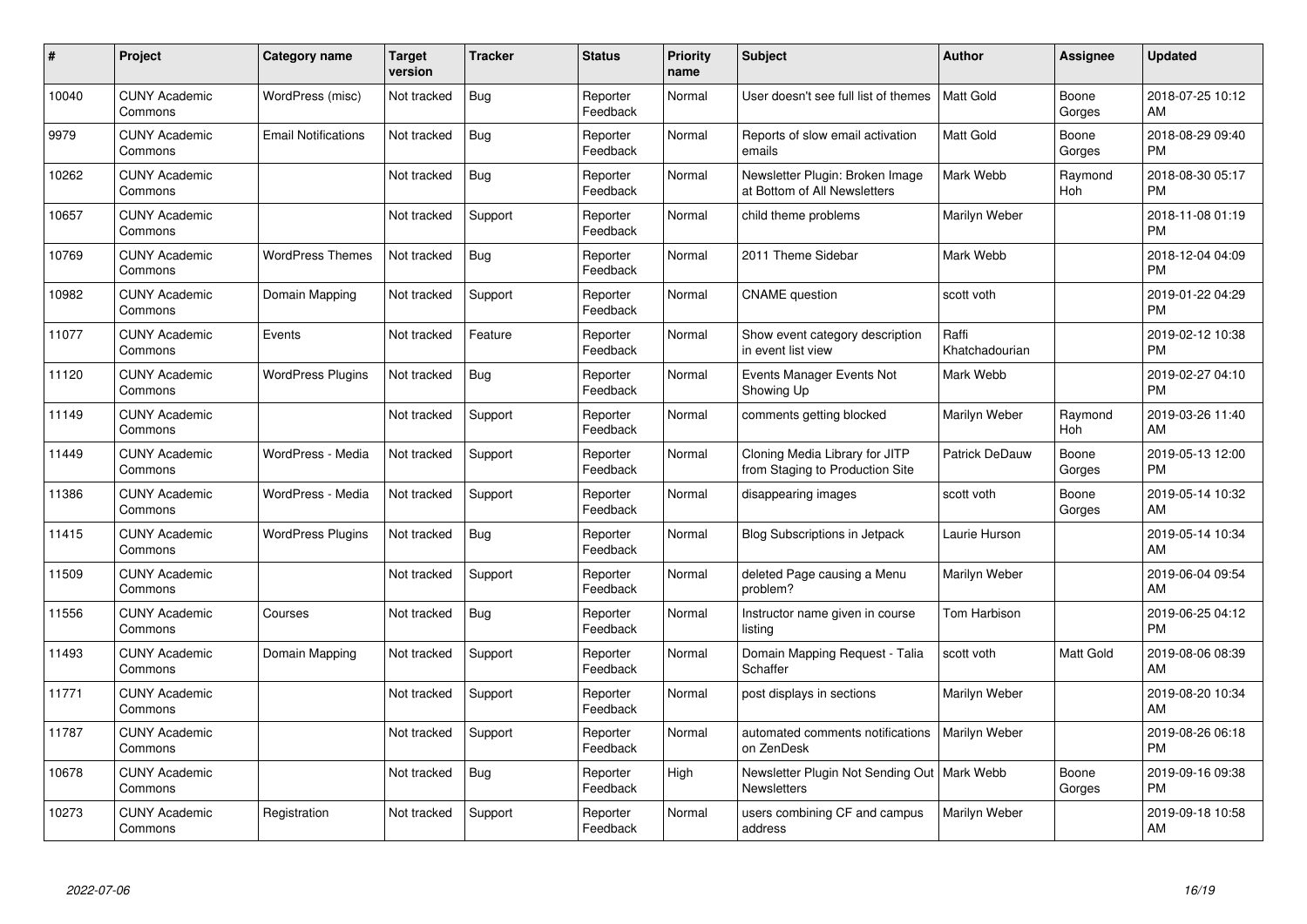| $\vert$ # | <b>Project</b>                  | Category name             | <b>Target</b><br>version | <b>Tracker</b> | <b>Status</b>        | <b>Priority</b><br>name | <b>Subject</b>                                                                                | <b>Author</b>        | Assignee        | <b>Updated</b>                |
|-----------|---------------------------------|---------------------------|--------------------------|----------------|----------------------|-------------------------|-----------------------------------------------------------------------------------------------|----------------------|-----------------|-------------------------------|
| 12004     | <b>CUNY Academic</b><br>Commons |                           | Not tracked              | Support        | Reporter<br>Feedback | Normal                  | Notifications for spam blog<br>comments                                                       | Gina Cherry          | Raymond<br>Hoh  | 2019-11-01 12:05<br><b>PM</b> |
| 12198     | <b>CUNY Academic</b><br>Commons |                           | Not tracked              | <b>Bug</b>     | Reporter<br>Feedback | Normal                  | Duplicate listing in My Sites                                                                 | <b>Tom Harbison</b>  |                 | 2019-12-09 05:50<br><b>PM</b> |
| 12350     | <b>CUNY Academic</b><br>Commons | <b>Blogs (BuddyPress)</b> | Not tracked              | Support        | Reporter<br>Feedback | Normal                  | URL creation problem                                                                          | Marilyn Weber        |                 | 2020-02-03 11:27<br>AM        |
| 12360     | <b>CUNY Academic</b><br>Commons | <b>WordPress Themes</b>   | Not tracked              | Bug            | Reporter<br>Feedback | Normal                  | site just says "DANTE We are<br>currently in maintenance mode,<br>please check back shortly." | Marilyn Weber        |                 | 2020-02-04 12:13<br><b>PM</b> |
| 12484     | <b>CUNY Academic</b><br>Commons |                           | Not tracked              | Support        | Reporter<br>Feedback | Normal                  | Sign up Code for COIL Course<br>starting in March                                             | Laurie Hurson        | Matt Gold       | 2020-03-02 02:26<br><b>PM</b> |
| 12741     | <b>CUNY Academic</b><br>Commons | <b>WordPress Plugins</b>  | Not tracked              | Support        | Reporter<br>Feedback | Normal                  | Tableau Public Viz Block                                                                      | Marilyn Weber        | Raymond<br>Hoh  | 2020-05-12 11:00<br>AM        |
| 13034     | <b>CUNY Academic</b><br>Commons |                           | Not tracked              | Support        | Reporter<br>Feedback | Normal                  | a site is asking people to join the<br>Commons to get a download                              | Marilyn Weber        |                 | 2020-07-12 07:23<br>AM        |
| 13255     | <b>CUNY Academic</b><br>Commons |                           | Not tracked              | Support        | Reporter<br>Feedback | Normal                  | Accessibility problems                                                                        | Marilyn Weber        |                 | 2020-09-01 05:48<br><b>PM</b> |
| 13328     | <b>CUNY Academic</b><br>Commons | Group Forums              | Not tracked              | Bug            | Reporter<br>Feedback | Normal                  | cross-posting in two related<br>groups                                                        | Marilyn Weber        | Raymond<br>Hoh  | 2020-09-15 10:39<br><b>PM</b> |
| 13975     | <b>CUNY Academic</b><br>Commons | Social Paper              | Not tracked              | Support        | Reporter<br>Feedback | Normal                  | can't approve comments on Social<br>Paper paper                                               | Marilyn Weber        |                 | 2021-02-12 09:33<br>AM        |
| 14074     | <b>CUNY Academic</b><br>Commons | WordPress (misc)          | Not tracked              | Support        | Reporter<br>Feedback | Normal                  | page password protection problem   Marilyn Weber                                              |                      |                 | 2021-03-02 11:03<br>AM        |
| 14398     | <b>CUNY Academic</b><br>Commons |                           | Not tracked              | Support        | Reporter<br>Feedback | Normal                  | Events plug-in notification problem   Marilyn Weber                                           |                      |                 | 2021-05-11 11:21<br>AM        |
| 14483     | <b>CUNY Academic</b><br>Commons | WordPress - Media         | Not tracked              | Bug            | Reporter<br>Feedback | Normal                  | Wordpress PDF Embed Stopped<br>Working after JITP Media Clone                                 | Patrick DeDauw       | Boone<br>Gorges | 2021-05-20 01:51<br><b>PM</b> |
| 14538     | <b>CUNY Academic</b><br>Commons |                           | Not tracked              | Support        | Reporter<br>Feedback | Normal                  | <b>Weebly To Commons</b>                                                                      | Laurie Hurson        |                 | 2021-09-14 10:47<br>AM        |
| 14629     | <b>CUNY Academic</b><br>Commons |                           | Not tracked              | <b>Bug</b>     | Reporter<br>Feedback | Normal                  | Possible Post Order Bug?                                                                      | <b>Syelle Graves</b> |                 | 2021-09-14 10:47<br>AM        |
| 14842     | <b>CUNY Academic</b><br>Commons |                           | Not tracked              | Support        | Reporter<br>Feedback | Normal                  | Question about widgets and block<br>editor                                                    | Gina Cherry          |                 | 2021-10-06 03:01<br><b>PM</b> |
| 14900     | <b>CUNY Academic</b><br>Commons |                           | Not tracked              | Support        | Reporter<br>Feedback | Normal                  | previous theme?                                                                               | Marilyn Weber        |                 | 2021-10-25 10:31<br>AM        |
| 14983     | <b>CUNY Academic</b><br>Commons | WordPress (misc)          | Not tracked              | Support        | Reporter<br>Feedback | Normal                  | "Read More" tag not working                                                                   | Rebecca Krisel       | Raymond<br>Hoh  | 2021-11-23 01:17<br><b>PM</b> |
| 14504     | <b>CUNY Academic</b><br>Commons |                           | Not tracked              | Publicity      | Reporter<br>Feedback | Normal                  | Adding showcases to home page<br>menu                                                         | Laurie Hurson        | Boone<br>Gorges | 2022-01-19 03:26<br><b>PM</b> |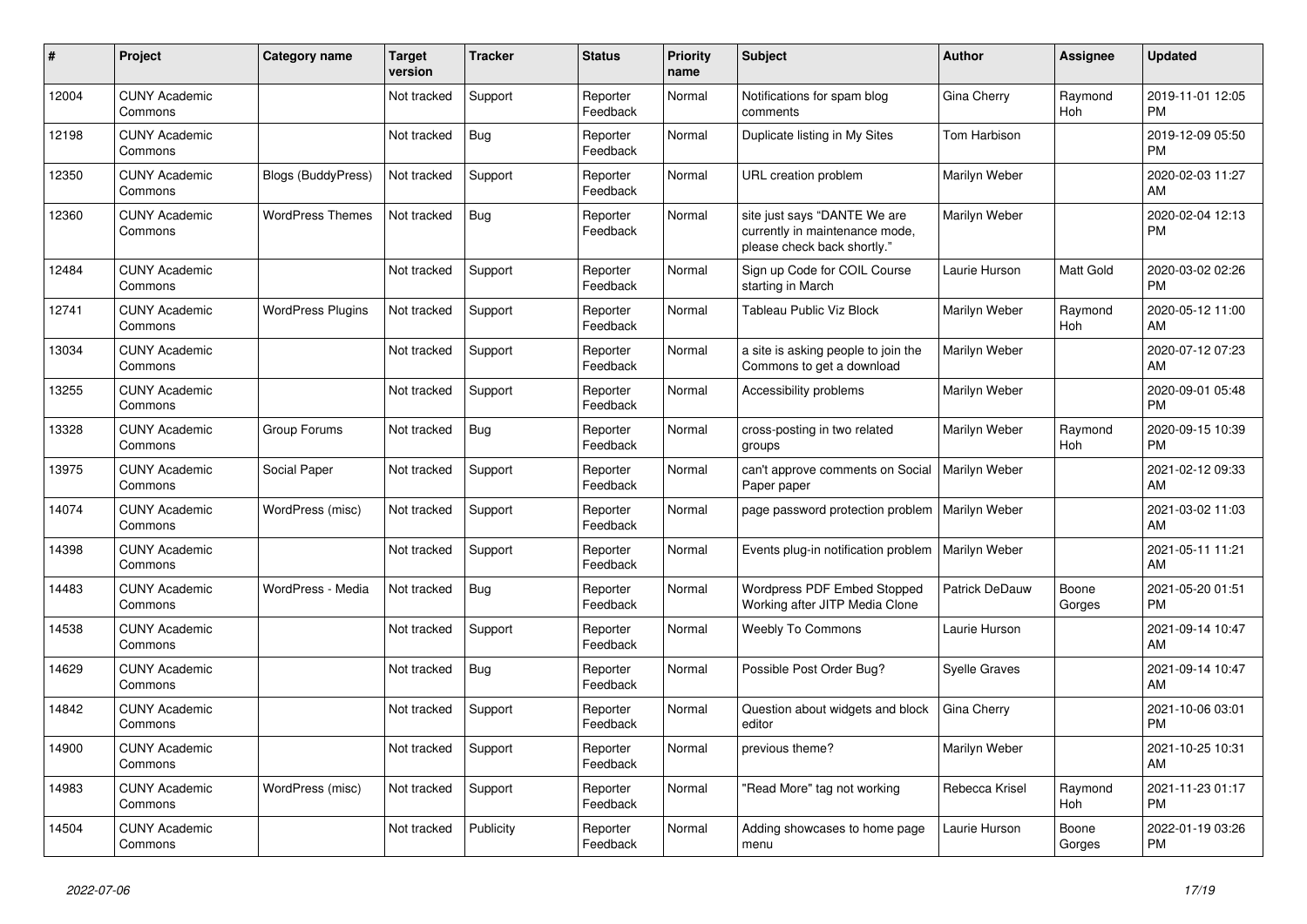| #     | Project                         | <b>Category name</b>       | <b>Target</b><br>version | <b>Tracker</b> | <b>Status</b>        | <b>Priority</b><br>name | <b>Subject</b>                                                                                  | <b>Author</b>           | Assignee            | <b>Updated</b>                |
|-------|---------------------------------|----------------------------|--------------------------|----------------|----------------------|-------------------------|-------------------------------------------------------------------------------------------------|-------------------------|---------------------|-------------------------------|
| 15242 | <b>CUNY Academic</b><br>Commons | Performance                | Not tracked              | <b>Bug</b>     | Reporter<br>Feedback | Normal                  | Slugist site                                                                                    | Raffi<br>Khatchadourian | Boone<br>Gorges     | 2022-02-07 11:14<br>AM        |
| 15176 | <b>CUNY Academic</b><br>Commons |                            | Not tracked              | Support        | Reporter<br>Feedback | Normal                  | Archiving Q Writing & Old<br>Wordpress Sites on the Commons                                     | Laurie Hurson           |                     | 2022-02-08 10:28<br>AM        |
| 15923 | <b>CUNY Academic</b><br>Commons |                            | Not tracked              | Feature        | Reporter<br>Feedback | Normal                  | <b>Bellows Plugin Adjustments</b>                                                               | Laurie Hurson           |                     | 2022-04-20 10:10<br>AM        |
| 1456  | <b>CUNY Academic</b><br>Commons | Group Invitations          | Future<br>release        | Feature        | Reporter<br>Feedback | Low                     | Invite to Group Button from Profile<br>Field                                                    | <b>Matt Gold</b>        | Samantha<br>Raddatz | 2015-11-09 05:59<br><b>PM</b> |
| 6014  | <b>CUNY Academic</b><br>Commons | Publicity                  | Future<br>release        | Publicity      | Reporter<br>Feedback | Normal                  | Google search listing                                                                           | Matt Gold               | Boone<br>Gorges     | 2016-09-21 03:48<br><b>PM</b> |
| 5826  | <b>CUNY Academic</b><br>Commons | <b>WordPress Plugins</b>   | Future<br>release        | Support        | Reporter<br>Feedback | Normal                  | <b>Remove Subscription Options</b><br>plugin from directory                                     | Sarah Morgano           | Sarah<br>Morgano    | 2016-10-21 04:14<br><b>PM</b> |
| 6356  | <b>CUNY Academic</b><br>Commons | <b>WordPress Plugins</b>   | Future<br>release        | Bug            | Reporter<br>Feedback | Low                     | Should Subscribe2 be<br>deprecated?                                                             | Luke Waltzer            |                     | 2017-03-20 12:20<br><b>PM</b> |
| 8675  | <b>CUNY Academic</b><br>Commons | User Onboarding            | Future<br>release        | Bug            | Reporter<br>Feedback | Low                     | Add new User search screen calls<br>for the input of email address but<br>doesn't work with one | Paul Hebert             | Boone<br>Gorges     | 2017-10-11 11:17<br>AM        |
| 9211  | <b>CUNY Academic</b><br>Commons | <b>WordPress Plugins</b>   | Future<br>release        | Support        | Reporter<br>Feedback | Normal                  | Auto-Role Setting in Forum Plugin<br>Causing Some Confusion                                     | Luke Waltzer            | Boone<br>Gorges     | 2018-03-13 11:44<br>AM        |
| 9207  | <b>CUNY Academic</b><br>Commons |                            | Future<br>release        | Support        | Reporter<br>Feedback | Normal                  | display dashboards made in<br>Tableau?                                                          | Marilyn Weber           | Boone<br>Gorges     | 2018-04-10 10:42<br>AM        |
| 9947  | <b>CUNY Academic</b><br>Commons | <b>WordPress Plugins</b>   | Future<br>release        | Feature        | Reporter<br>Feedback | Normal                  | Install H5P quiz plugin                                                                         | <b>Matt Gold</b>        | Boone<br>Gorges     | 2018-09-11 11:01<br>AM        |
| 9289  | <b>CUNY Academic</b><br>Commons | <b>WordPress Plugins</b>   | Future<br>release        | Bug            | Reporter<br>Feedback | Normal                  | Email Users Plugin                                                                              | Laurie Hurson           | Boone<br>Gorges     | 2018-10-24 12:34<br><b>PM</b> |
| 11131 | <b>CUNY Academic</b><br>Commons |                            | Future<br>release        | Feature        | Reporter<br>Feedback | Normal                  | <b>Image Annotation Plugins</b>                                                                 | Laurie Hurson           |                     | 2019-02-26 11:33<br>AM        |
| 1544  | <b>CUNY Academic</b><br>Commons | Groups (misc)              | Future<br>release        | Feature        | Reporter<br>Feedback | Normal                  | Group Filtering and Sorting                                                                     | Matt Gold               | Chris Stein         | 2019-03-01 02:25<br><b>PM</b> |
| 11788 | <b>CUNY Academic</b><br>Commons | <b>WordPress Plugins</b>   | Future<br>release        | Support        | Reporter<br>Feedback | Normal                  | Plugin Request - Browse Aloud                                                                   | scott voth              |                     | 2019-09-24 08:42<br>AM        |
| 11945 | <b>CUNY Academic</b><br>Commons | Reckoning                  | Future<br>release        | Feature        | Reporter<br>Feedback | Normal                  | Add Comments bubble to<br>Reckoning views                                                       | Boone Gorges            | Boone<br>Gorges     | 2019-11-12 05:14<br><b>PM</b> |
| 11971 | <b>CUNY Academic</b><br>Commons | <b>Email Notifications</b> | Future<br>release        | Bug            | Reporter<br>Feedback | Low                     | Pictures obscured in emailed post<br>notifications                                              | Marilyn Weber           | Raymond<br>Hoh      | 2019-11-21 01:14<br><b>PM</b> |
| 12446 | <b>CUNY Academic</b><br>Commons | Groups (misc)              | Future<br>release        | Feature        | Reporter<br>Feedback | Normal                  | Toggle default site to group forum<br>posting                                                   | Laurie Hurson           | Laurie Hurson       | 2020-03-10 11:57<br>AM        |
| 7115  | <b>CUNY Academic</b><br>Commons | Groups (misc)              | Future<br>release        | Feature        | Reporter<br>Feedback | Normal                  | make licensing info clear during<br>group creation                                              | <b>Matt Gold</b>        | Raymond<br>Hoh      | 2020-12-08 11:32<br>AM        |